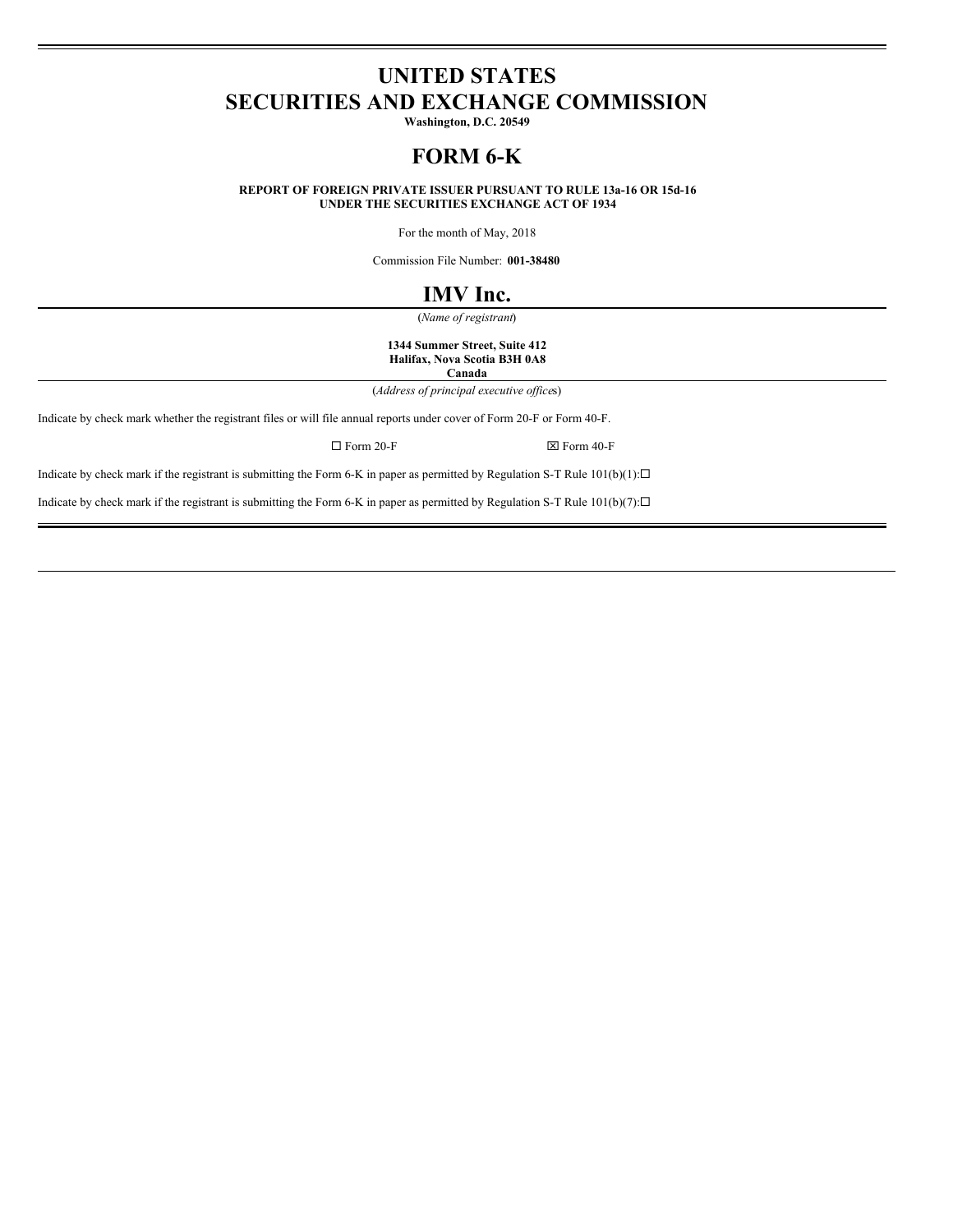# **SIGNATURES**

Pursuant to the requirements of the Securities Exchange Act of 1934, the Registrant has duly caused this report to be signed on its behalf by the undersigned, thereunto duly authorized.

Date: May 31, 2018 By: /s/ Pierre Labbé

**IMV Inc.**

Name: Pierre Labbé Title: Chief Financial Officer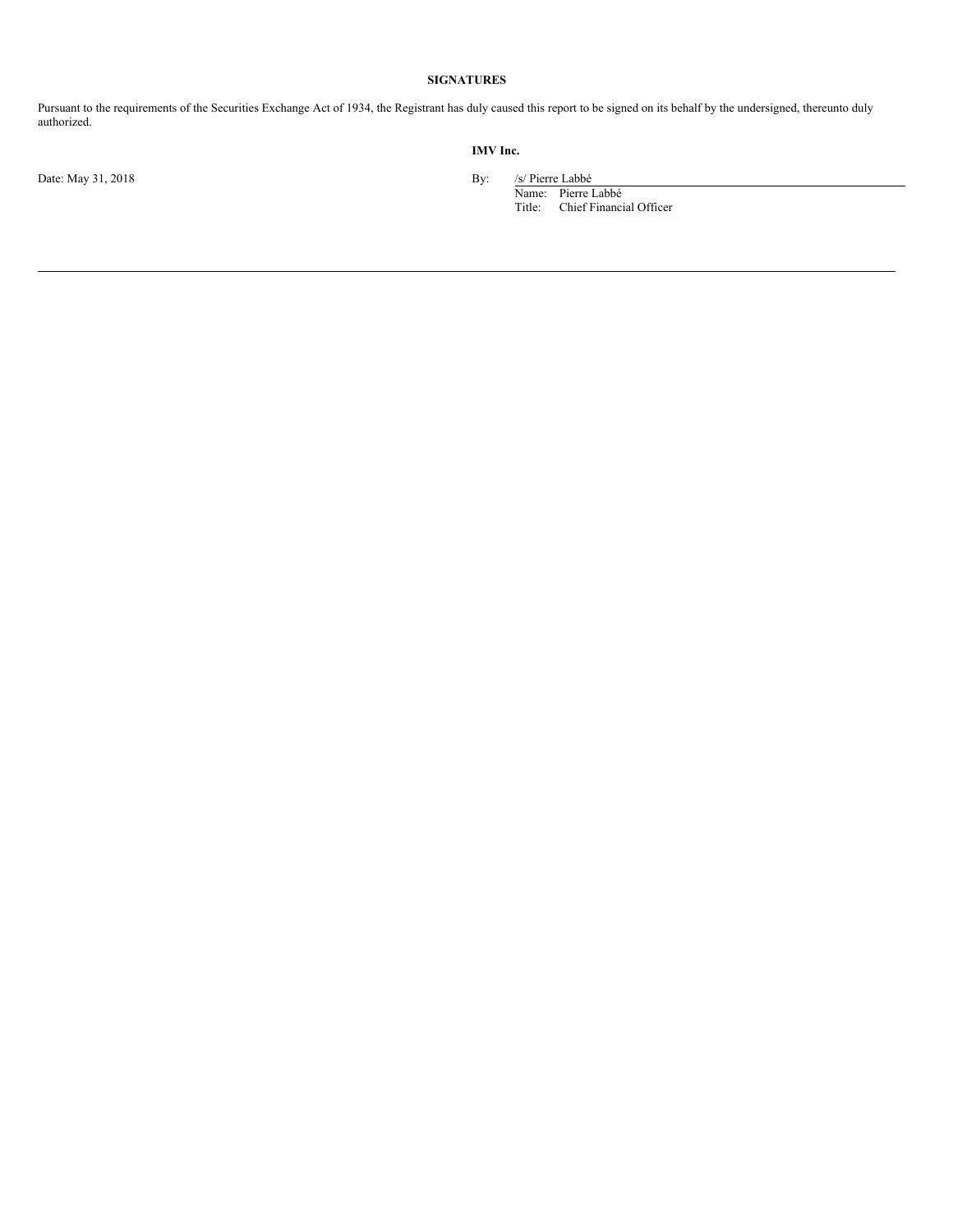# **Form 6-K Exhibit Index**

| Exhibit<br>Number | <b>Document Description</b>                                                                                                                  |
|-------------------|----------------------------------------------------------------------------------------------------------------------------------------------|
| 99.1              | First Supplemental Warrant Indenture between the Registrant and Computershare Trust Company of Canada dated May 10, 2018                     |
| 99.2              | Press Release dated May 25, 2018 regarding the Registrant presenting at the National Bank Financial Quebec Conference in Toronto             |
| 99.3              | Press Release dated May 30, 2018 regarding the participation by the Registrant's leadership at investor and business development conferences |
| 99.4              | Press Release dated May 31, 2018 regarding the NASDAO approval of listing of common shares of the Registrant                                 |
|                   |                                                                                                                                              |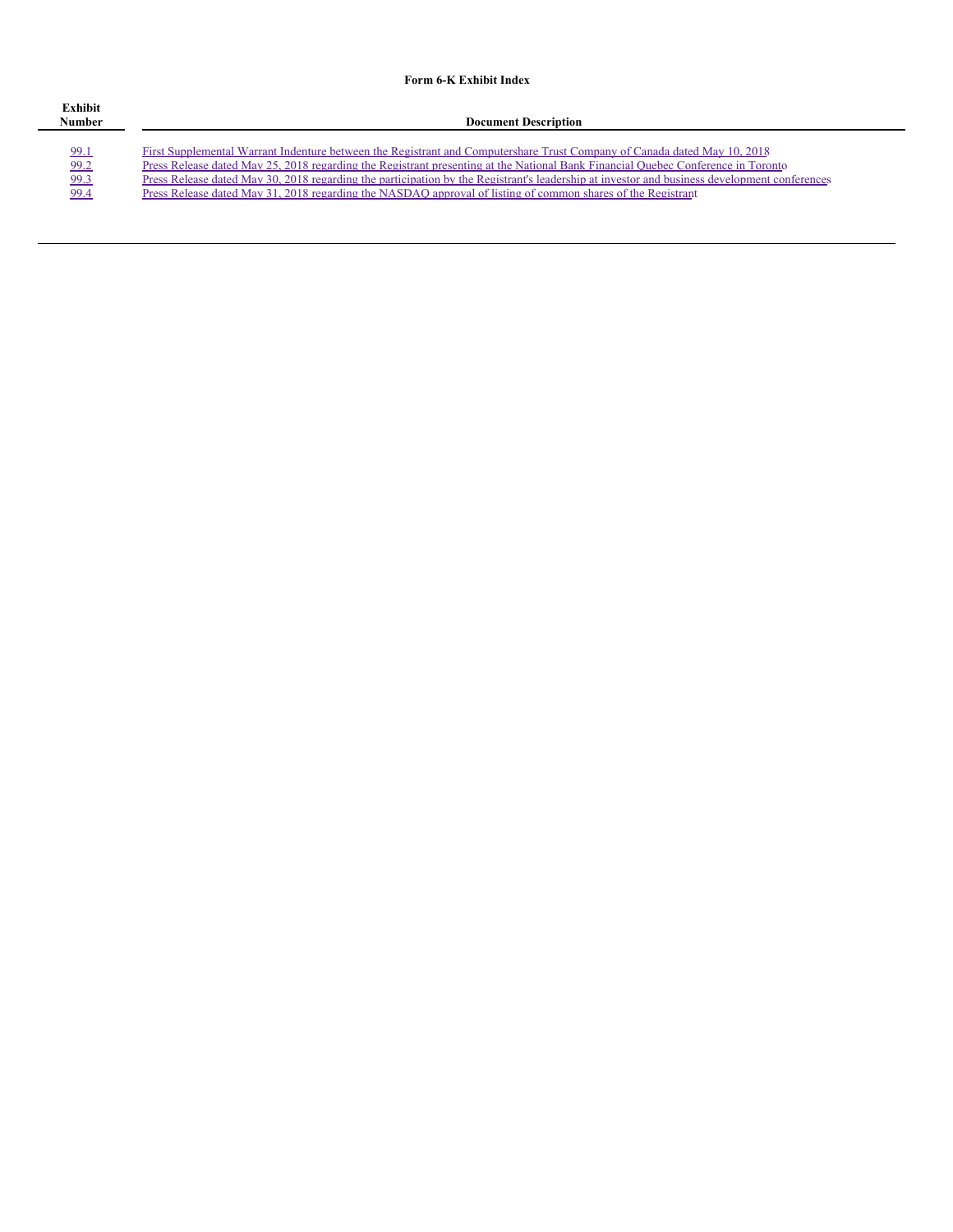# **IMV INC. (formerly Immunovaccine Inc.)**

**and**

# **COMPUTERSHARE TRUST COMPANY OF CANADA**

# **FIRST SUPPLEMENTAL WARRANT INDENTURE**

May 10, 2018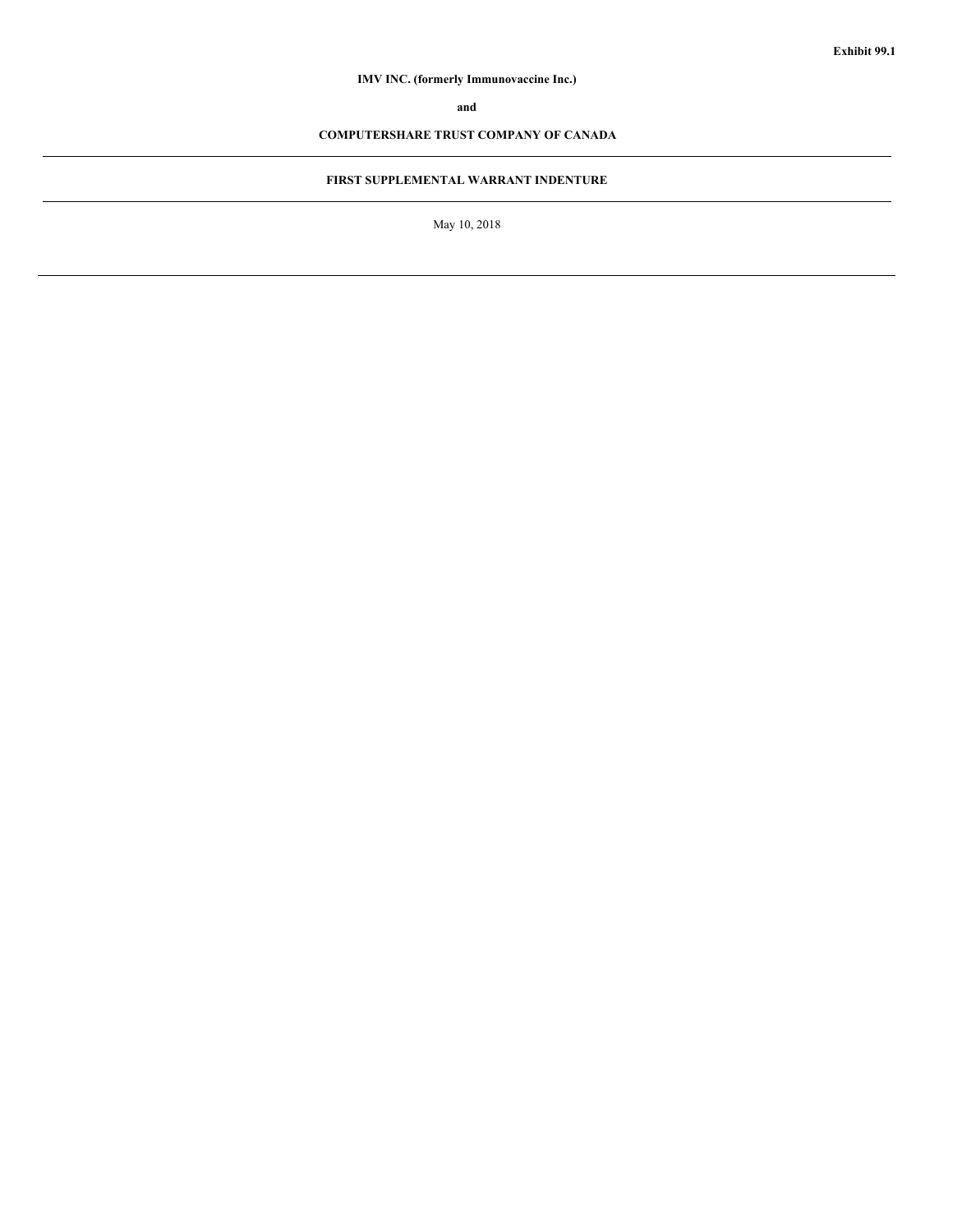#### **THIS FIRST SUPPLEMENTAL WARRANT INDENTURE** dated as of May 10, 2018.

#### **BETWEEN: IMV INC.** (formerly Immunovaccine Inc.), a corporation governed by the laws of Canada;

(hereinafter called the "**Corporation**");

**AND: COMPUTERSHARE TRUST COMPANY OF CANADA**, a trust company existing under the laws of Canada and authorized to carry on business in all provinces of Canada;

(hereinafter called the "**Warrant Agent**").

#### **WHEREAS:**

- 1. The Corporation and the Warrant Agent entered into a warrant indenture (the "**Warrant Indenture**") dated June 8, 2016 providing for the issue of up to 7,275,000 Warrants (as defined in the Warrant Indenture) with each whole Warrant exercisable to acquire one common share of the Corporation at an exercise price of \$0.72 per common share at any time prior to 5:00 p.m. (Toronto time) on June 8, 2018;
- 2. Subsection 8.1.1 of the Warrant Indenture provides for the creation of indentures supplemental to the Warrant Indenture for the purpose of setting forth any adjustments due, *inter alia*, to a share consolidation resulting from the application of the provisions of Article 4 of the Warrant Indenture;
- 3. The Corporation has effected the consolidation of its common shares (the "**Shares**") on a 3.2 (old) for 1 (new) basis (the "**Share Consolidation**"), effective as of May 2, 2018;
- 4. In connection therewith and in accordance with the Warrant Indenture, the Corporation proposes to effect the consolidation of the Warrants under the Warrant Indenture on a 3.2 (old) for 1 (new) basis (the "**Warrant Consolidation**");
- 5. As a result of the Warrant Consolidation, the Supplemental Warrant Indenture shall provide for the issue of up to 2,273,438 Warrants with each whole Warrant exercisable to acquire one Share at an exercise price of \$2.304 per Share at any time prior to 5:00 p.m. (Toronto time) on June 8, 2018;
- 6. The foregoing recitals are made as statements of fact by the Corporation and not by the Warrant Agent;
- 7. The Warrant Agent has agreed to enter into this First Supplemental Warrant Indenture and to hold all rights, interests and benefits contained herein for and on behalf of those persons who become holders of Warrants issued pursuant to the Warrant Indenture as modified by this First Supplemental Warrant Indenture from time to time;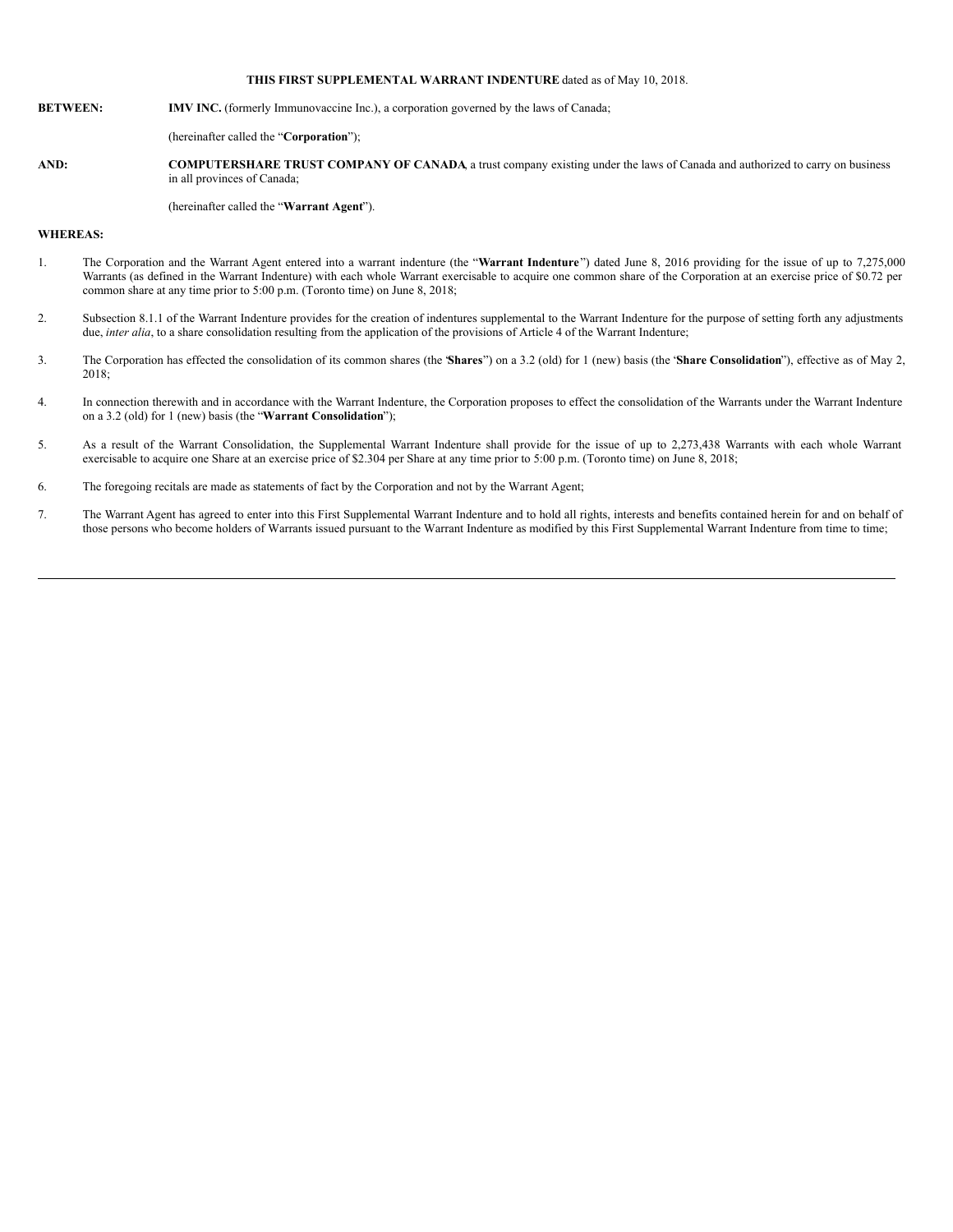**NOW THEREFORE THIS FIRST SUPPLEMENTAL WARRANT INDENTURE WITNESSES**that for good and valuable consideration mutually given and received, the receipt and sufficiency of which are hereby acknowledged, it is hereby agreed and declared as follows:

- 1. This First Supplemental Warrant Indenture is supplemental to the Warrant Indenture and the Warrant Indenture shall henceforth be read in conjunction with this First Supplemental Warrant Indenture and all the provisions of the Warrant Indenture, except only insofar as the same may be inconsistent with the express provisions hereof, shall apply and have the same effect as if all the provisions of the Warrant Indenture and of this First Supplemental Warrant Indenture were contained in one instrument and the expressions used herein shall have the same meaning as is ascribed to the corresponding expressions in the Warrant Indenture.
- 2. On and after the date hereof, each reference to the Warrant Indenture, as amended by this First Supplemental Warrant Indenture, "this indenture", "herein", "hereby", and similar references, and each reference to the Warrant Indenture in any other agreement, certificate, document or instrument relating thereto, shall mean and refer to the Warrant Indenture as amended hereby. Except as specifically amended by this First Supplemental Warrant Indenture, all other terms and conditions of the Warrant Indenture shall remain in full force and unchanged.
- 3. All references to "Immunovaccine Inc." in the Warrant Indenture are hereby deleted and replaced by "IMV Inc.".
- 4. The following definition of "Exercise Price" in subsection 1.1.21 of the Warrant Indenture is hereby deleted and replaced as follows:
	- "1.1.21 "**Exercise Price**" at any time means the price at which a whole Warrant Share may be purchased by the exercise of a whole Warrant, which has been adjusted to \$2.304 per Warrant Share, payable in Canadian funds, subject to adjustment in accordance with the provisions of Article 4;
- 5. The following section 2.1 of the Warrant Indenture is hereby deleted and replaced as follows:
	- "2.1 Up to 2,273,438 whole Warrants entitling the holders thereof to purchase an aggregate of 2,273,438 Common Shares, subject to adjustment as described herein, are hereby created and authorized to be issued on the Issue Date in accordance with the terms and conditions hereof. By written order of the Corporation, the Warrant Agent shall (i) Authenticate and deliver Warrant Certificates to Registered Warrantholders or (ii) electronically issue and deposit Uncertificated Warrants pursuant to the terms of Section 2.6 hereof and record the name of the Registered Warrantholders on the Warrant register. Registration of interests in Warrants held by the Depository may be evidenced by a position appearing on the Warrant register of the Warrant Agent for an amount representing the aggregate number of such Warrants outstanding from time to time."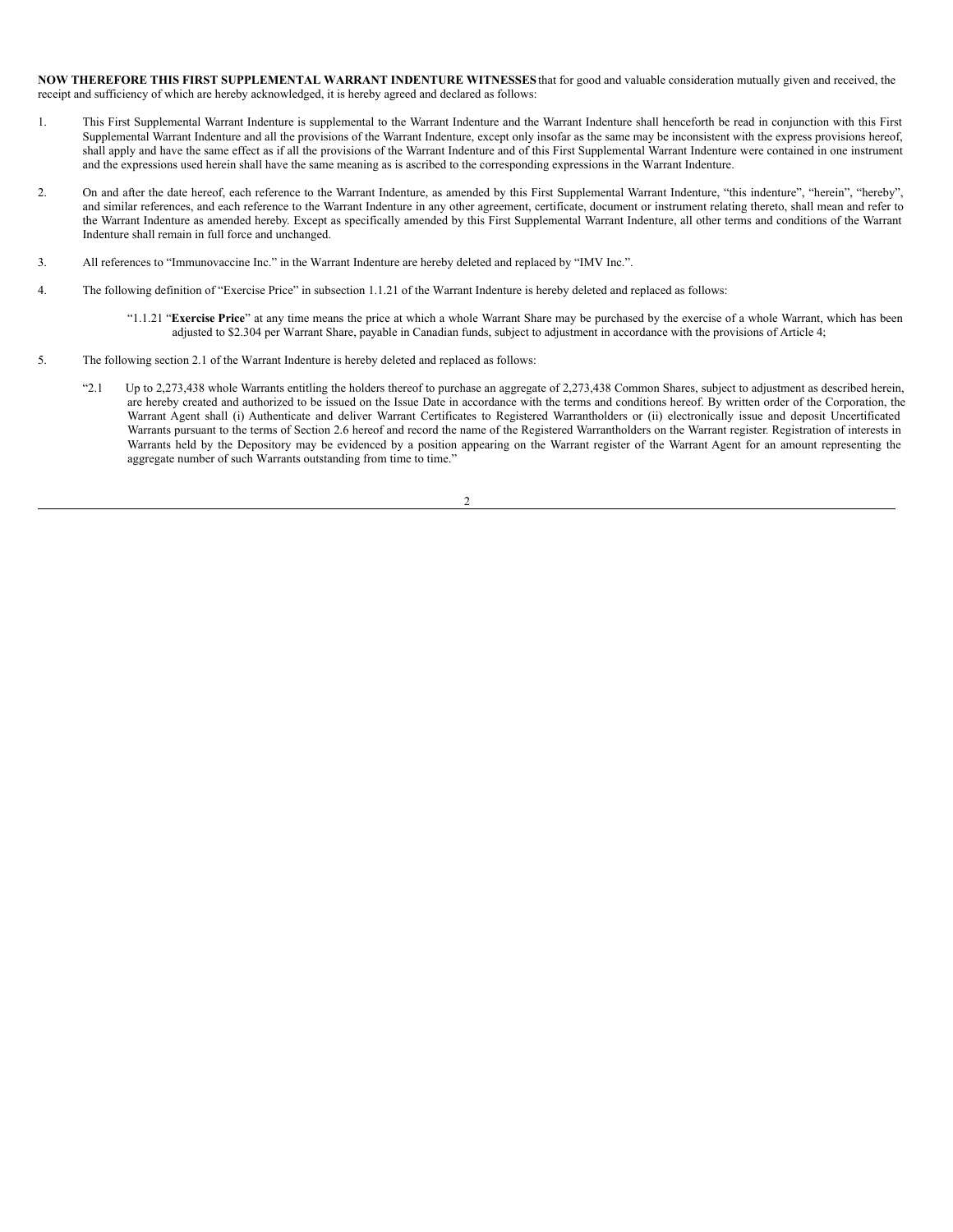- 6. The Warrant Indenture shall be and continue to be in full force and effect, unamended, except as provided herein, and the Corporation hereby confirms the Warrant Indenture in all other respects.
- 7. The form of Warrant Certificate attached as Schedule "A" to the Warrant Indenture shall be replaced by Schedule "A" hereto.
- 8. The terms of all outstanding Warrants shall be hereby amended to give effect to the amendments described in sections 3, 4 and 5 of this First Supplemental Warrant Indenture.
- 9. For greater certainty, unless the context otherwise requires, references to "Shares" in the Warrant Indenture shall mean the common shares of the Corporation after giving effect to the Share Consolidation.
- 10. This First Supplemental Warrant Indenture shall be governed by and be construed in accordance with the laws of Canada and shall be binding upon the parties hereto and their respective successors and assigns.
- 11. This First Supplemental Warrant Indenture may be simultaneously executed in several counterparts, each of which when so executed shall be deemed to be an original and such counterparts together shall constitute one and the same instrument and notwithstanding their date of execution shall be deemed to bear the date set out at the top of the first page of this First Supplemental Warrant Indenture.
- 12. Nothwithstanding the date of its execution, this First Supplemental Warrant Indenture shall be effective as of May 2, 2018.

*(Signature page follows)*

3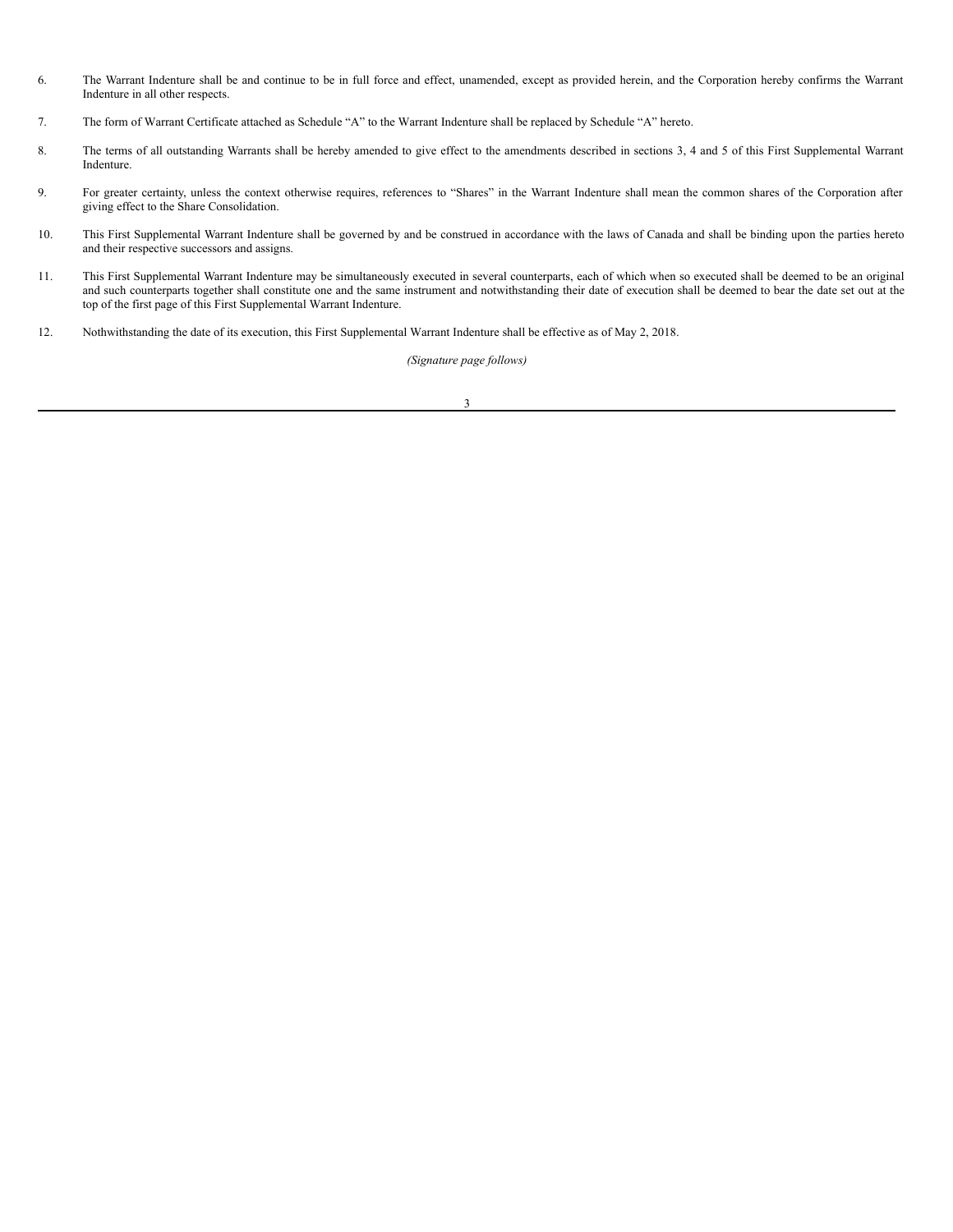**IN WITNESS WHEREOF** the parties hereto have executed this First Supplemental Warrant Indenture on the date hereof.

# **COMPUTERSHARE TRUST COMPANY OF CANADA**

| Per:            | (s) Sabrina Tavormina       |
|-----------------|-----------------------------|
|                 | <b>Authorized Signatory</b> |
| Per:            | (s) Nicolas Richard         |
|                 | <b>Authorized Signatory</b> |
| <b>IMV INC.</b> |                             |
| Per:            | (s) Pierre Labbé            |
|                 | <b>Authorized Signatory</b> |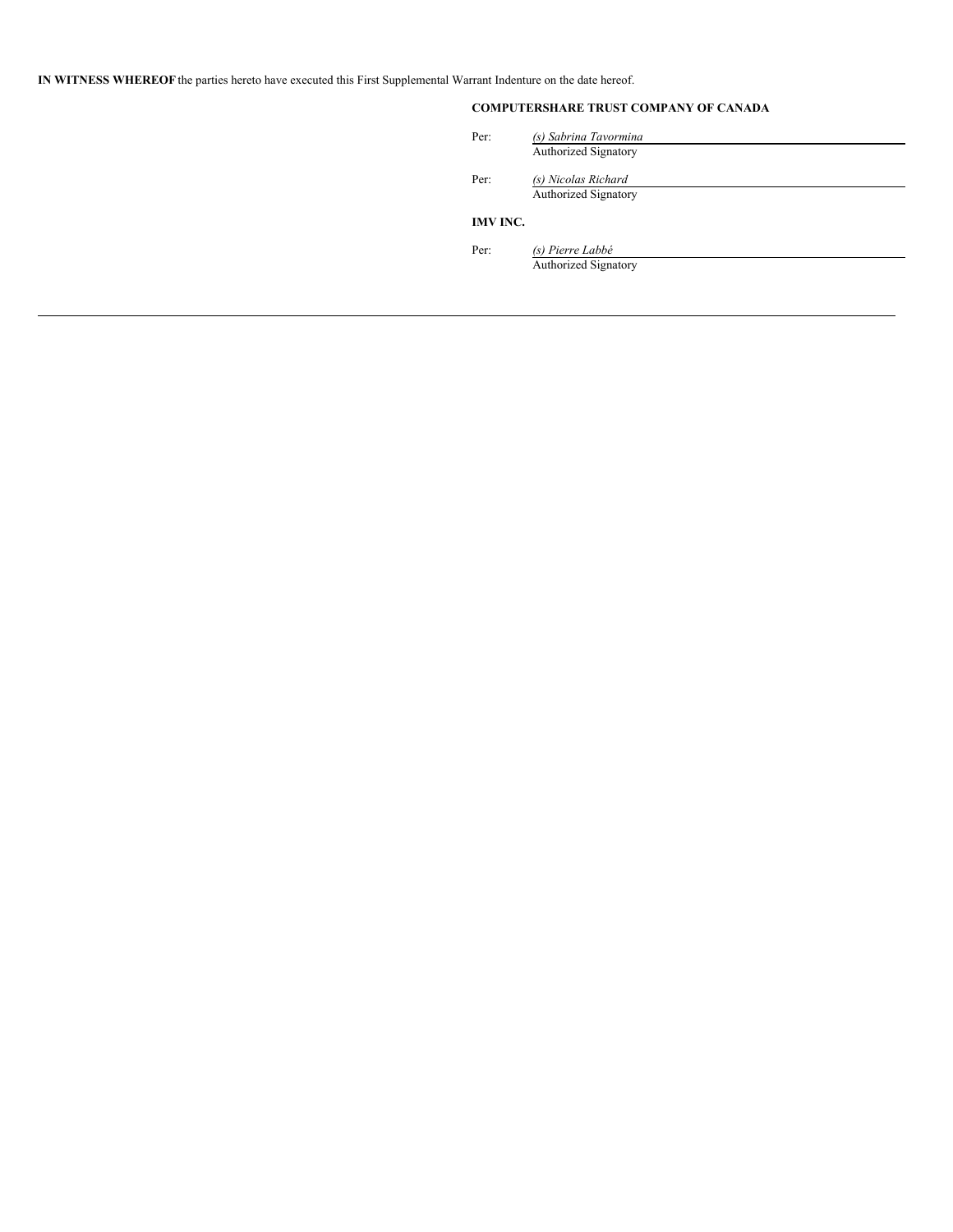#### **SCHEDULE A TO INDENTURE**

#### **FORM OF WARRANT CERTIFICATE**

THE WARRANTS EVIDENCED HEREBY ARE EXERCISABLE AT OR BEFORE 5:00 P.M. (TORONTO TIME) ON JUNE 8, 2018 AFTER WHICH TIME THE **WARRANTS EVIDENCED HEREBY SHALL BE DEEMED TO BE VOID AND OF NO FURTHER FORCE OR EFFECT.**

UNLESS PERMITTED UNDER SECURITIES LEGISLATION. THE HOLDER OF THIS SECURITY MUST NOT TRADE THE SECURITY BEFORE IINSERT **THE DATE THAT IS FOUR (4) MONTHS AND A DAY AFTER THE DATE OF ISSUANCE OF THE SECURITIES].**

For Warrants issued to CDS include the following legend:

UNLESS THIS CERTIFICATE IS PRESENTED BY AN AUTHORIZED REPRESENTATIVE OF CDS CLEARING AND DEPOSITORY SERVICES INC. ("CDS") TO IMV INC. (THE "CORPORATION") OR ITS AGENT FOR REGISTRATION OF TRANSFER, EXCHANGE OR PAYMENT, AND ANY CERTIFICATE ISSUED IN RESPECT THEREOF IS REGISTERED IN THE NAME OF CDS & CO., OR IN SUCH OTHER NAME AS IS REQUESTED BY AN AUTHORIZED REPRESENTATIVE OF CDS (AND ANY PAYMENT IS MADE TO CDS & CO. OR TO SUCH OTHER ENTITY AS IS REOUESTED BY AN AUTHORIZED REPRESENTATIVE OF CDS), ANY TRANSFER, PLEDGE OR OTHER USE HEREOF FOR VALUE OR OTHERWISE BY OR TO ANY PERSON IS WRONGFUL SINCE THE REGISTERED HOLDER HEREOF. CDS & CO., HAS A PROPERTY INTEREST IN THE SECURITIES REPRESENTED BY THIS CERTIFICATE HEREIN AND IT IS A VIOLATION OF ITS RIGHTS FOR ANOTHER PERSON TO HOLD TRANSFER OR DEAL **WITH THIS CERTIFICATE.**

For Warrants required to bear the legend set forth in Section 2.8.3 and 2.8.4 of the Warrant Indenture also include the following legends:

THE SECURITIES REPRESENTED HEREBY AND THE SECURITIES DELIVERABLE UPON EXERCISE HEREOF HAVE NOT BEEN AND WILL NOT BE REGISTERED UNDER THE UNITED STATES SECURITIES ACT OF 1933, AS AMENDED (THE "U.S. SECURITIES ACT"). OR APPLICABLE STATE SECURITIES LAWS OF THE UNITED STATES. THE HOLDER HEREOF, BY PURCHASING OR OTHERWISE HOLDING SUCH SECURITIES, AGREES FOR THE BENEFIT OF IMV INC. (THE "CORPORATION") THAT SUCH SECURITIES MAY BE OFFERED, SOLD, PLEDGED OR OTHERWISE TRANSFERRED, DIRECTLY OR INDIRECTLY, ONLY: (A) TO THE CORPORATION; (B) OUTSIDE THE UNITED STATES IN ACCORDANCE WITH RULE 904 OF REGULATION S UNDER THE U.S. SECURITIES ACT AND IN COMPLIANCE WITH APPLICABLE LOCAL LAWS AND REGULATIONS; (C) IN COMPLIANCE WITH THE EXEMPTION FROM THE REGISTRATION REQUIREMENTS UNDER THE U.S. SECURITIES ACT PROVIDED BY (I) RULE 144 OR (II) RULE 144A THEREUNDER, IF AVAILABLE, AND IN EACH CASE IN ACCORDANCE WITH APPLICABLE U.S. STATE SECURITIES LAWS OR (D) IN ANOTHER TRANSACTION THAT DOES NOT REQUIRE REGISTRATION UNDER THE U.S. SECURITIES ACT OR ANY APPLICABLE STATE SECURITIES LAWS, PROVIDED THAT, IN THE CASE OF TRANSFERS PURSUANT TO (C)(I) OR (D) ABOVE, THE HOLDER HAS, PRIOR TO SUCH TRANSFER, FURNISHED TO THE CORPORATION AN OPINION OF COUNSEL OR OTHER EVIDENCE OF EXEMPTION, IN EITHER CASE IN FORM **AND SUBSTANCE REASONABLY SATISFACTORY TO THE CORPORATION, TO SUCH EFFECT. DELIVERY OF THIS CERTIFICATE MAY NOT CONSTITUTE "GOOD DELIVERY" IN SETTLEMENT OF TRANSACTIONS ON STOCK EXCHANGES IN CANADA."**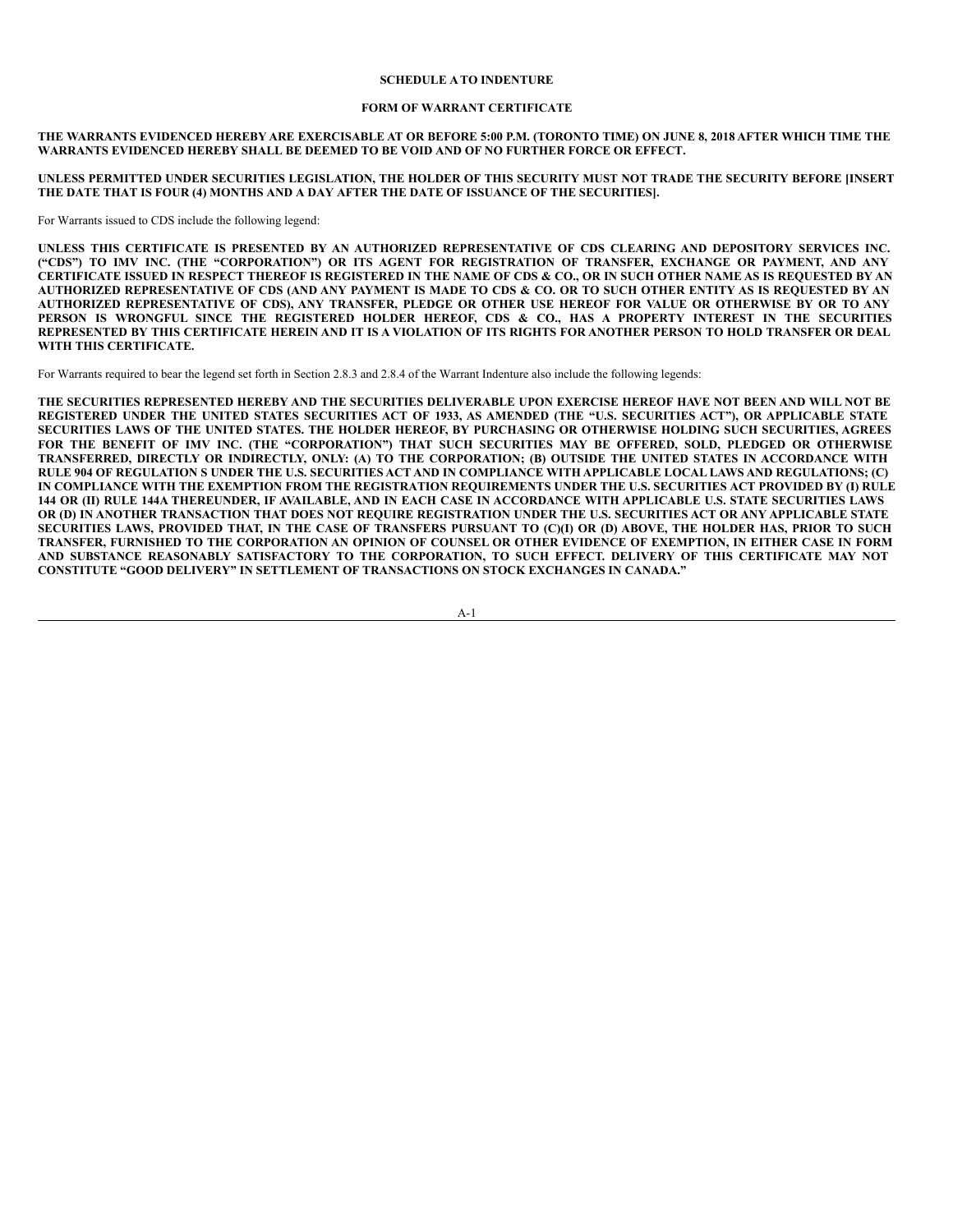THESE WARRANTS AND THE SECURITIES DELIVERABLE UPON EXERCISE HEREOF HAVE NOT BEEN REGISTERED UNDER THE UNITED STATES SECURITIES ACT OF 1933, AS AMENDED (THE "U.S. SECURITIES ACT"), OR THE SECURITIES LAWS OF ANY STATE OF THE UNITED STATES. THESE WARRANTS MAY NOT BE EXERCISED BY OR ON BEHALF OF, OR FOR THE ACCOUNT OR BENEFIT OF, A "U.S. PERSON" OR A PERSON IN THE UNITED STATES UNLESS THE WARRANTS AND THE UNDERLYING SECURITIES HAVE BEEN REGISTERED UNDER THE U.S. SECURITIES ACT AND THE APPLICABLE SECURITIES LEGISLATION OF ANY SUCH STATE OR AN EXEMPTION FROM SUCH REGISTRATION REQUIREMENTS IS AVAILABLE. "UNITED STATES" AND "U.S. PERSON" ARE AS DEFINED BY REGULATION S UNDER THE U.S. SECURITIES ACT.

#### **WARRANT CERTIFICATE**

To acquire Common Shares of

#### **IMV INC.**

Warrant Certificate No. 2002 2003 2004 2004 2004 2004 2005 2006 2007 2007 2008 2007 2007 2008 2007 2008 2007 20

Warrants, each entitling the holder to acquire one Common Share

CUSIP 44974L111 ISIN CCA44974L1114

**THIS** IS TO CERTIFY THAT, for value received,  $($ **the 'Warrantholder''**) is the registered holder of the number of common share purchase warrants (the "**Warrants**") of IMV Inc. (the "**Corporation**") specified above, and is entitled, on exercise of these Warrants upon and subject to the terms and purchase warrants (the "**Warrants**") of IMV Inc. (the conditions set forth herein and in the Warrant Indenture hereinafter referred to, to purchase at any time before 5:00 p.m. (Toronto time) (the "**Expiry Time**") on June 8, 2018 (the "**Expiry Date**"), one fully paid and non-assessable common share without par value in the capital of the Corporation as constituted on the Effective Date (a "**Common Share**") for each Warrant.

The right to purchase Common Shares may only be exercised by the holder within the time set forth above by:

(a) duly completing and executing the exercise form (the "**Exercise Form**") attached hereto; and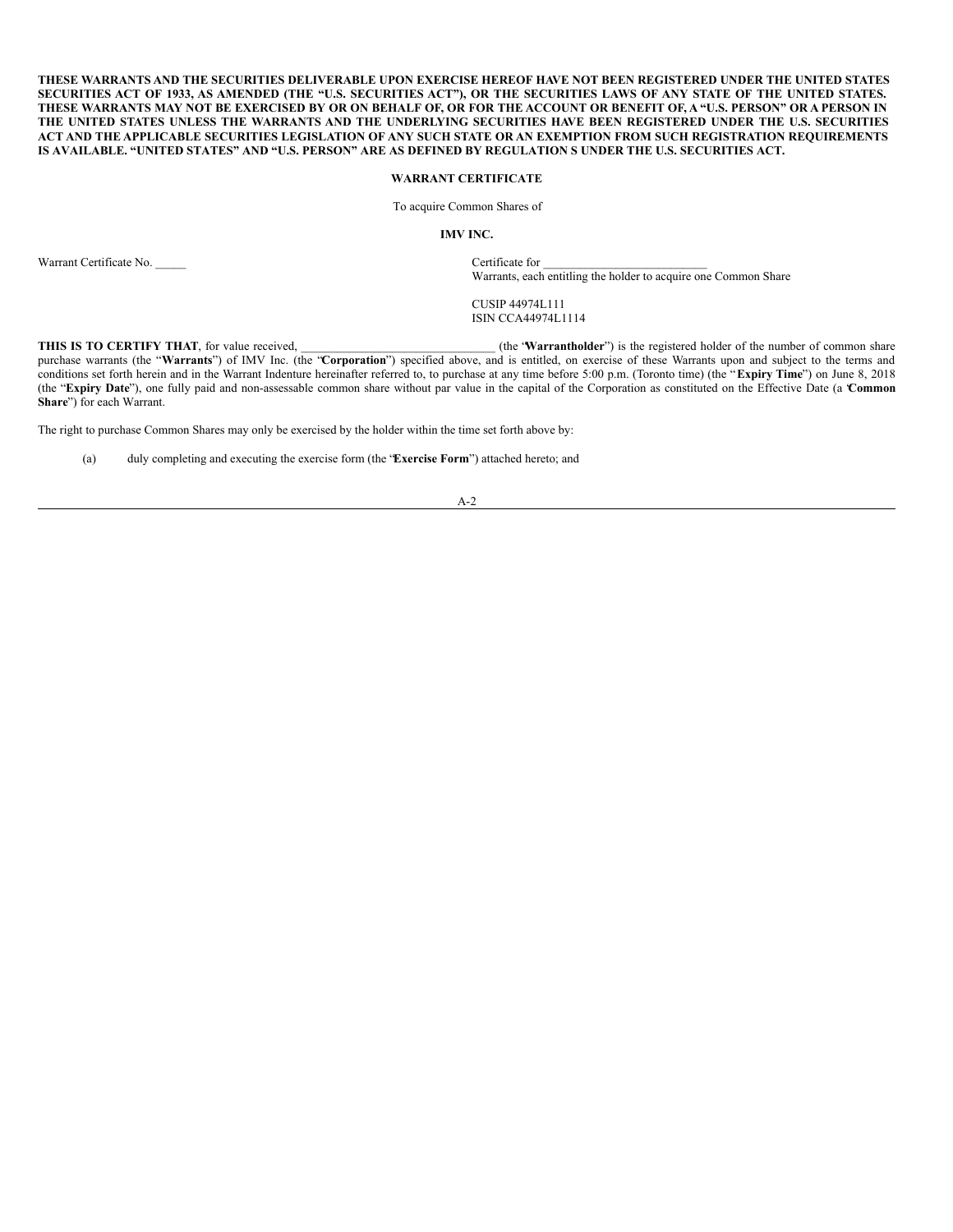<span id="page-10-0"></span>(b) surrendering this warrant certificate (the "**Warrant Certificate**"), with the Exercise Form to the Warrant Agent at the principal office of the Warrant Agent, in the City of Montreal or at the branch office of the Warrant Agent, in the city of Toronto, together with a certified cheque, bank draft or money order in the lawful money of Canada payable to or to the order of the Corporation in an amount equal to the aggregate Exercise Price (as defined herein) of the Common Shares so subscribed for.

The surrender of this Warrant Certificate, the duly completed Exercise Form and payment as provided above will be deemed to have been effected only on personal delivery thereof to, or if sent by mail or other means of transmission on actual receipt thereof by, the Warrant Agent at its principal office as set out above.

Subject to adjustment thereof in the events and in the manner set forth in the Warrant Indenture hereinafter referred to, the exercise price payable for each Common Share upon the exercise of each Warrant held shall be \$2.304 per Common Share (the "**Exercise Price**").

Certificates for the Common Shares subscribed for will be mailed to the persons specified in the Exercise Form at their respective addresses specified therein or, if so specified in the Exercise Form, delivered to such persons at the office where this Warrant Certificate is surrendered. If fewer Common Shares are purchased than the number that can be purchased pursuant to this Warrant Certificate, the holder hereof will be entitled to receive without charge a new Warrant Certificate in respect of the balance of the Common Shares not so purchased. No fractional Common Shares will be issued upon exercise of any Warrant.

This Warrant Certificate evidences Warrants of the Corporation issued or issuable under the provisions of a warrant indenture (which indenture together with all other instruments supplemental or ancillary thereto is herein referred to as the "**Warrant Indenture**") dated as of June 8, 2016 between the Corporation and Computershare Trust Company of Canada, as Warrant Agent, to which Warrant Indenture reference is hereby made for particulars of the rights of the holders of Warrants, the Corporation and the Warrant Agent in respect thereof and the terms and conditions on which the Warrants are issued and held, all to the same effect as if the provisions of the Warrant Indenture were herein set forth, to all of which the holder, by acceptance hereof, assents. The Corporation will furnish to the holder, on request and without charge, a copy of the Warrant Indenture.

On presentation at the principal office of the Warrant Agent as set out above, subject to the provisions of the Warrant Indenture and on compliance with the reasonable requirements of the Warrant Agent, one or more Warrant Certificates may be exchanged for one or more Warrant Certificates entitling the holder thereof to purchase in the aggregate an equal number of Common Shares as are purchasable under the Warrant Certificate(s) so exchanged.

The Warrant Indenture contains provisions for the adjustment of the Exercise Price per Common Share upon the exercise of Warrants and the number of Common Shares issuable upon the exercise of Warrants in the events and in the manner set forth therein.

The Warrant Indenture also contains provisions making binding on all holders of Warrants outstanding thereunder resolutions passed at meetings of holders of Warrants held in accordance with the provisions of the Warrant Indenture and instruments in writing signed by Warrantholders.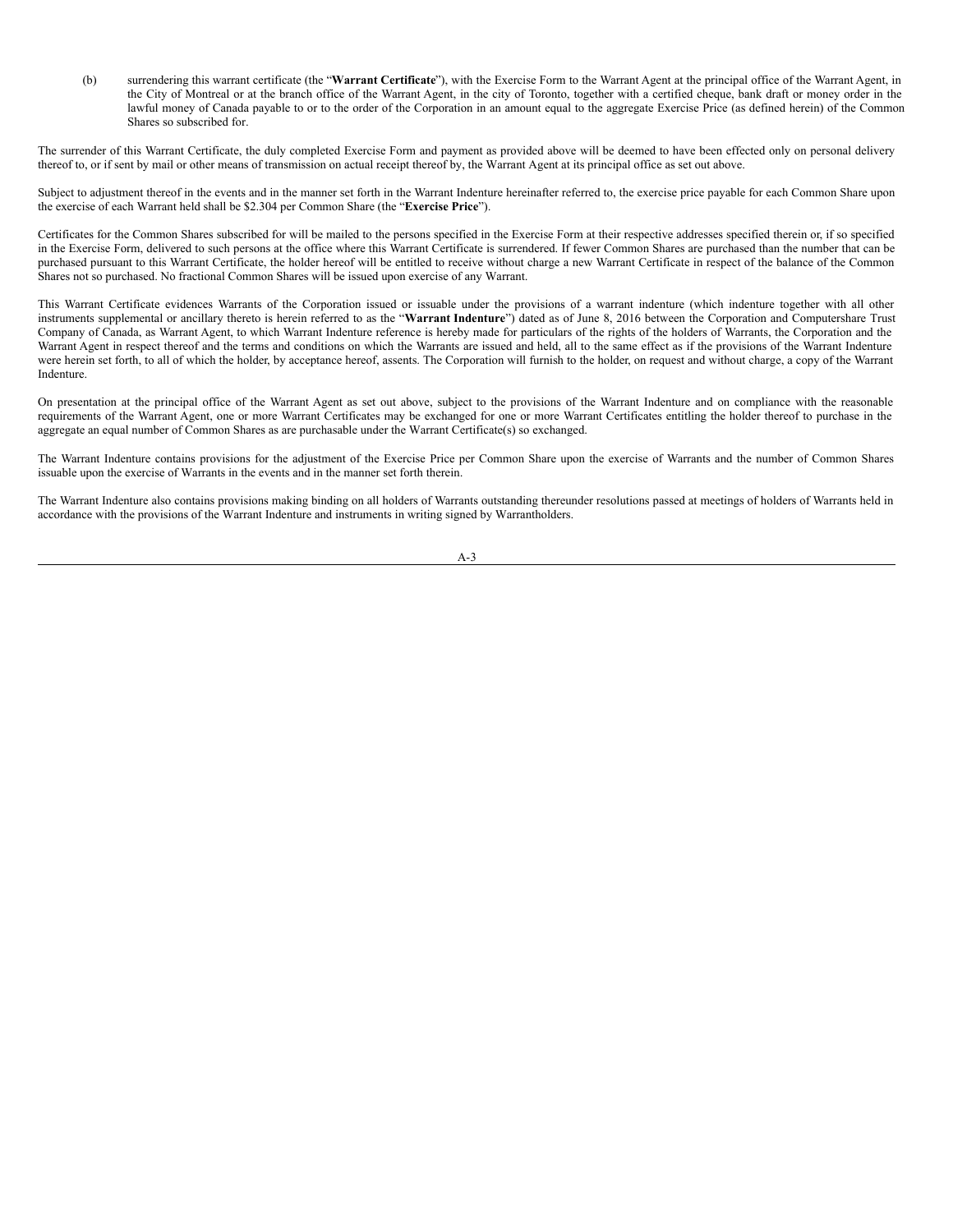Neither the Warrants nor the Common Shares issuable upon exercise hereof have been or will be registered under the United States Securities Act of 1933, as amended (the "**U.S. Securities Act**"), or U.S. state securities laws. The Warrants may not be exercised in the United States, or by or on behalf of, or for the account or benefit of, a U.S. person or a person in the United States, unless (i) this Warrant and such Common Shares have been registered under the U.S. Securities Act and the applicable laws of any such state, or (ii) an exemption from such registration requirements is available and the requirements set forth in the Exercise Form have been satisfied. "United States" and "U.S. person" are as defined in Regulation S under the U.S. Securities Act.

Nothing contained in this Warrant Certificate, the Warrant Indenture or elsewhere shall be construed as conferring upon the holder hereof any right or interest whatsoever as a holder of Common Shares or any other right or interest except as herein and in the Warrant Indenture expressly provided. In the event of any discrepancy between anything contained in this Warrant Certificate and the terms and conditions of the Warrant Indenture, the terms and conditions of the Warrant Indenture shall govern.

Warrants may only be transferred in compliance with the conditions of the Warrant Indenture on the Warrant register to be kept and by the Warrant Agent in the City of Montreal, Province of Quebec or in the City of Toronto, Province of Ontario, or such other registrar as the Corporation, with the approval of the Warrant Agent, may appoint at such other place or places, if any, as may be designated, upon surrender of this Warrant Certificate to the Warrant Agent or other registrar accompanied by a written instrument of transfer in form and execution satisfactory to the Warrant Agent or other registrar and upon compliance with the conditions prescribed in the Warrant Indenture and with such reasonable requirements as the Warrant Agent or other registrar may prescribe and upon the transfer being duly noted thereon by the Warrant Agent or other registrar. Time is of the essence hereof.

This Warrant Certificate will not be valid for any purpose until it has been countersigned by or on behalf of the Warrant Agent from time to time under the Warrant Indenture.

(*Signatures appear on following page*)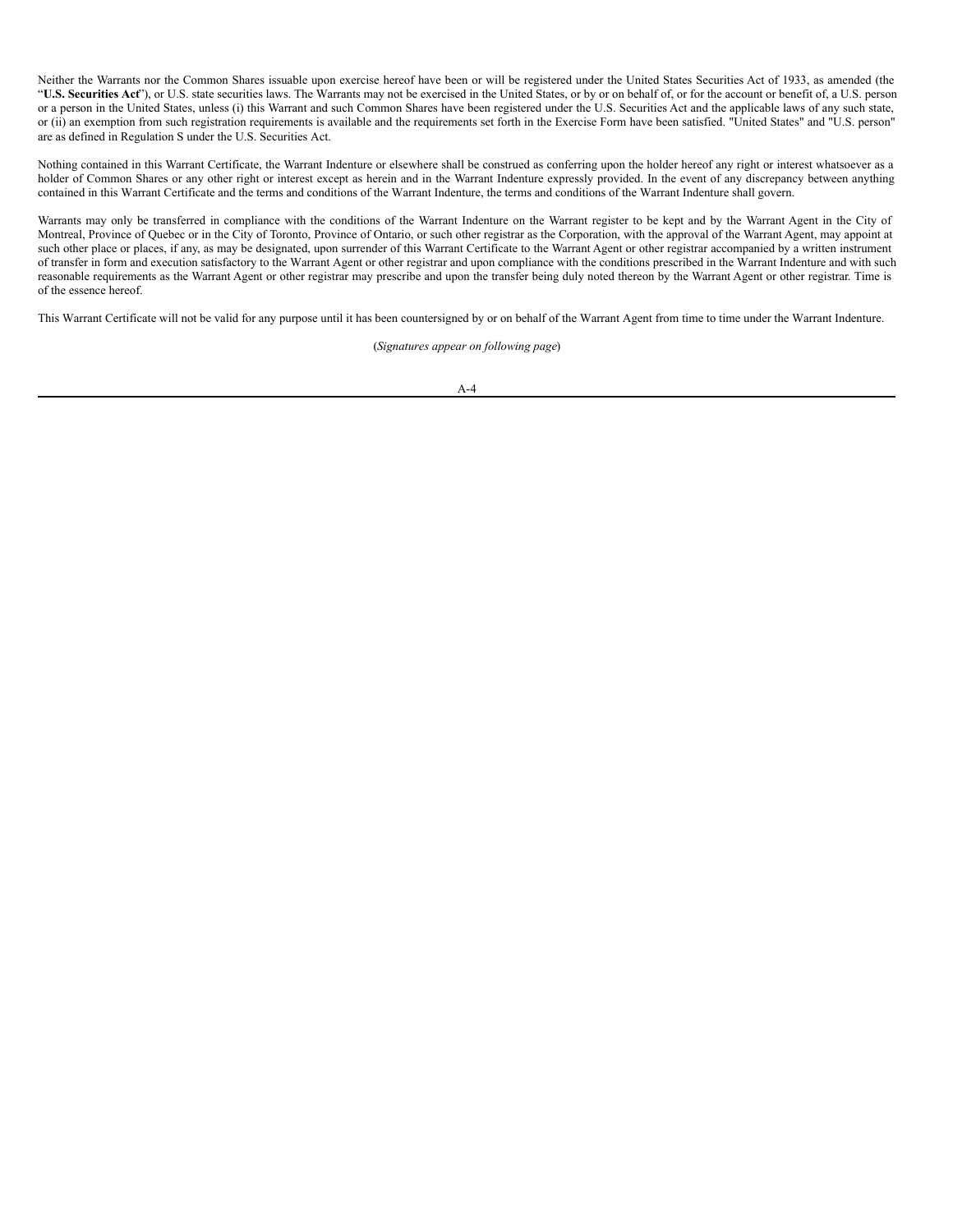**IN WITNESS WHEREOF** the Corporation has caused this Warrant Certificate to be duly executed as of \_\_\_\_\_\_\_\_\_\_\_\_\_\_\_\_.

**IMV INC.**

By:

Authorized Signatory

Countersigned and Registered by:

# **COMPUTERSHARE TRUST COMPANY OF CANADA**

By:

Authorized Signatory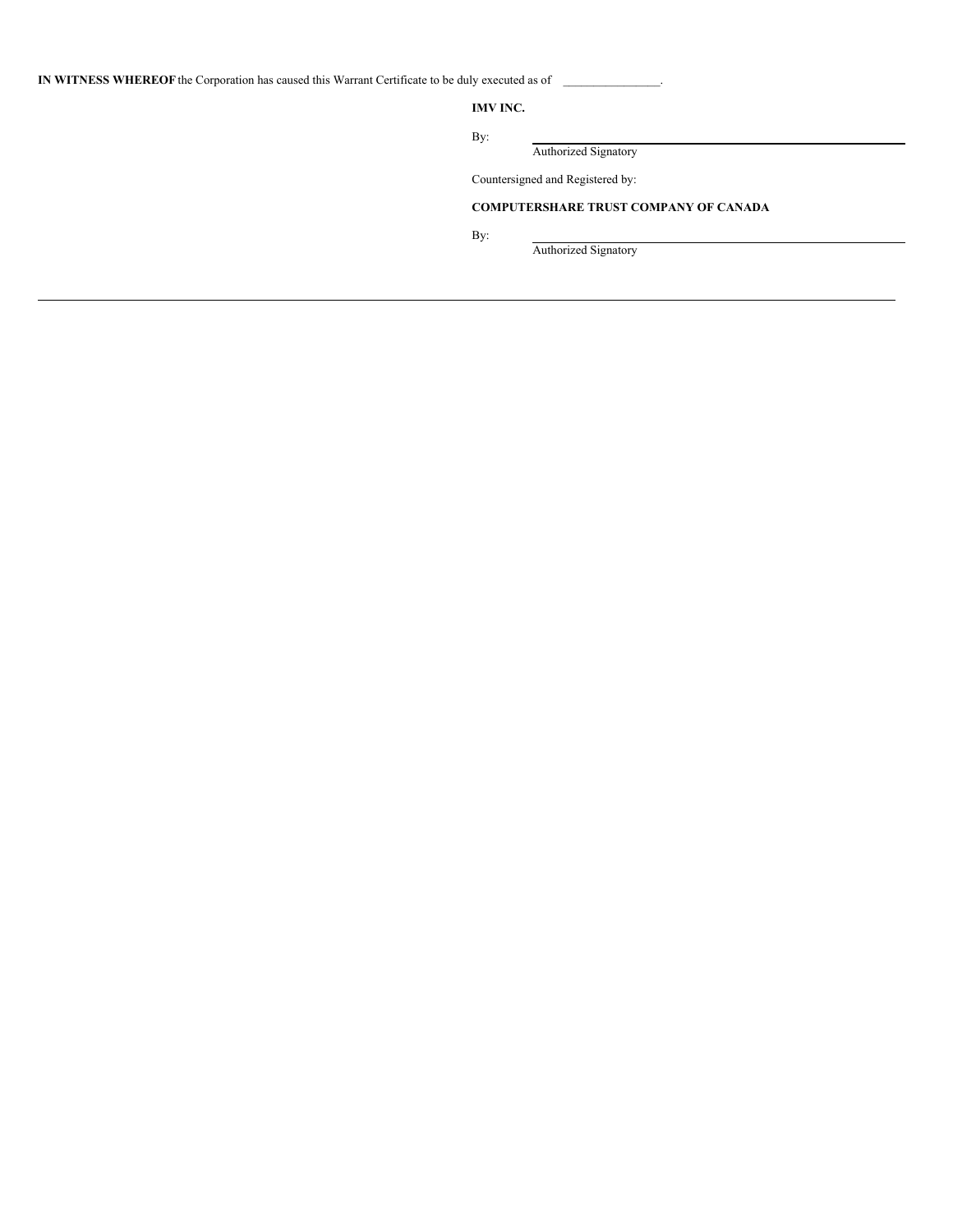#### **SCHEDULE B FORM OF TRANSFER**

| TO:        | Computershare Trust Company of Canada<br>1500 Robert-Bourassa Boulevard, 7 <sup>th</sup> Floor<br>Montreal, Ouebec, H3A 3S8<br>Attention: Manager, Corporate Trust<br>Telecopy: (514) 982-7677 |                                                             |     |             |        |        |         |     |                                                                                                                                                              |    |
|------------|------------------------------------------------------------------------------------------------------------------------------------------------------------------------------------------------|-------------------------------------------------------------|-----|-------------|--------|--------|---------|-----|--------------------------------------------------------------------------------------------------------------------------------------------------------------|----|
| <b>FOR</b> | <b>VALUE</b>                                                                                                                                                                                   | <b>RECEIVED</b>                                             | the | undersigned | hereby | sells. | assigns | and | transfers                                                                                                                                                    | to |
|            |                                                                                                                                                                                                | Contificate and bought impropried a constitute and quartute |     |             |        |        |         |     | (print name and address) the Warrants represented by this Warrants<br>an ito attamper with full mayor af arbeitertian to twongfan the anid assumition on the |    |

Certificate and hereby irrevocable constitutes and appoints \_\_\_\_\_\_\_\_\_\_\_\_\_\_\_\_\_\_\_\_ as its attorney with full power of substitution to transfer the said securities on the appropriate Warrant register of the Warrant Agent.

In the case of a warrant certificate that contains a U.S. restrictive legend substantially in the form set forth in Section 2.8.3 of the Warrant Indenture, the undersigned **hereby represents, warrants and certifies that (one (only) of the following must be checked):**

- ¨ **(A) the transfer is being made only to the Corporation;**
- □ (B) the transfer is being made outside the United States in accordance with Rule 904 of Regulation S under the U.S. Securities Act, and in compliance with any applicable local securities laws and regulations and the holder has provided herewith the Declaration for Removal of Legend **attached as Schedule "D" to the Warrant Indenture, or**
- □ (C) the transfer is being made pursuant to the exemption from the registration requirements of the U.S. Securities Act provided by (i) Rule 144 under the U.S. Securities Act or (ii) Rule 144A under the U.S. Securities Act, and in either case in accordance with applicable state securities laws; or
- □ (D) the transfer is being made in another transaction that does not require registration under the U.S. Securities Act or any applicable state **securities laws. .**

in the case of a transfer in accordance with (C)(i) or (D) above, the Corporation shall first have received an opinion of counsel of recognized standing, or other **evidence, in either case in form and substance reasonably satisfactory to the Corporation, to such effect.**

B-1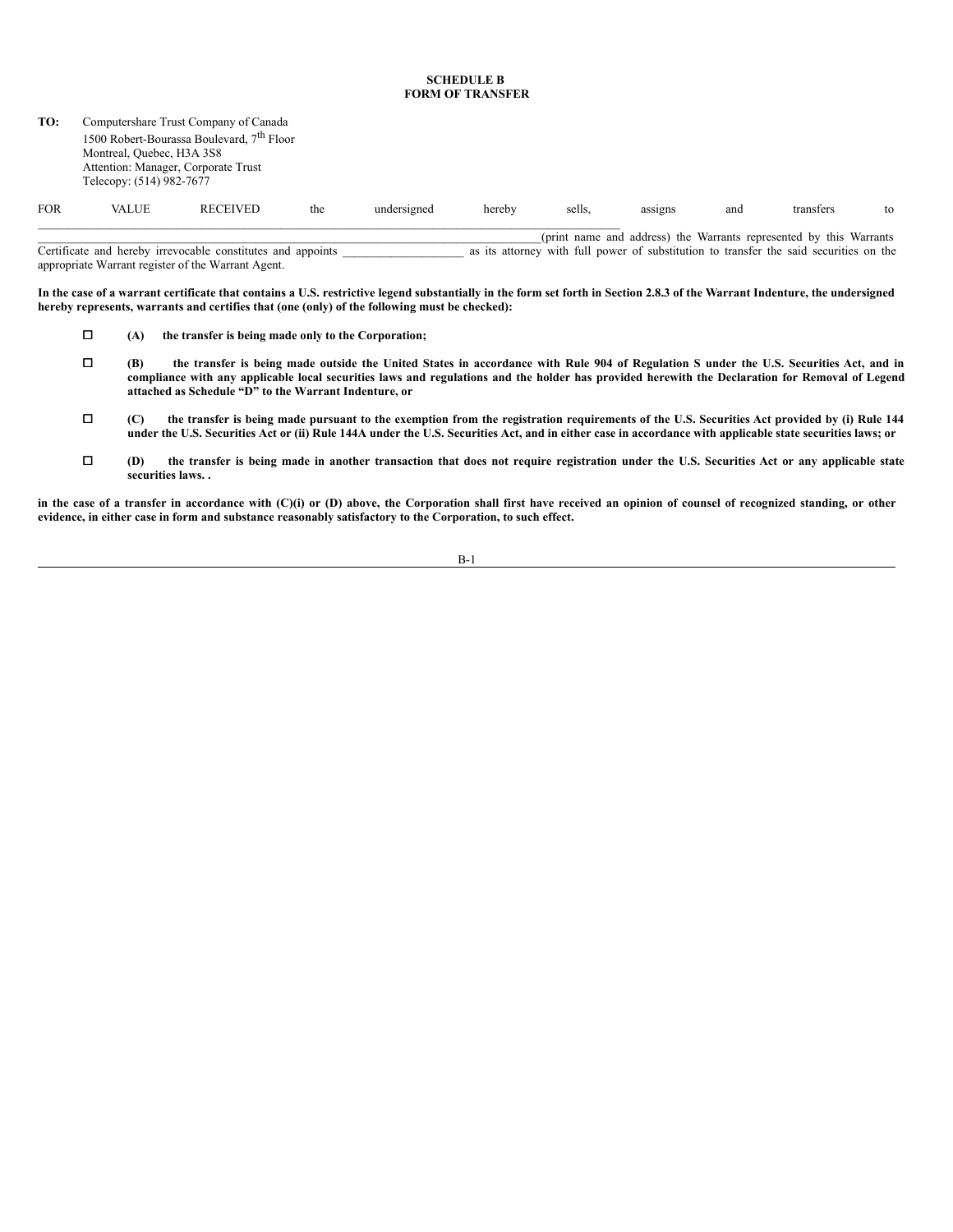DATED this  $\frac{1}{2}$  day of  $\frac{1}{2}$ , 20

**SPACE FOR GUARANTEES OF SIGNATURES (BELOW)** )

Guarantor's Signature/Stamp (and Contract Contract Contract Contract Contract Contract Contract Contract Contract Contract Contract Contract Contract Contract Contract Contract Contract Contract Contract Contract Contract

) Signature of Transferor

# ) **CERTAIN REQUIREMENTS RELATING TO TRANSFERS – READ CAREFULLY**

)

) )

The signature(s) of the transferor(s) must correspond with the name(s) as written upon the face of this certificate(s), in every particular, without alteration or enlargement, or any change whatsoever. The signature(s) on this form must be guaranteed in accordance with the transfer agent's then current guidelines and requirements at the time of transfer. Notarized or witnessed signatures are not acceptable as guaranteed signatures. As at the time of closing, you may choose one of the following methods (although subject to change in accordance with industry practice and standards):

**Canada and the USA:**A Medallion Signature Guarantee obtained from a member of an acceptable Medallion Signature Guarantee Program (STAMP, SEMP, NYSE MSP). Many commercial banks, savings banks, credit unions, and all broker dealers participate in a Medallion Signature Guarantee Program. The Guarantor must affix a stamp bearing the actual words "Medallion Guaranteed", with the correct prefix covering the face value of the certificate.

**Canada:** A Signature Guarantee obtained from the Guarantor must affix a stamp bearing the actual words "Signature Guaranteed". Signature Guarantees are not accepted from Treasury Branches, Credit Unions or Caisse Populaires unless they are members of a Medallion Signature Guarantee Program. For corporate holders, corporate signing resolutions, including certificate of incumbency, are also required to accompany the transfer, unless there is a "Signature & Authority to Sign Guarantee" Stamp affixed to the transfer (as opposed to a "Signature Guarantee" Stamp) obtained from an authorized officer of a major Canadian Schedule 1 chartered bank.

**Outside North America:** For holders located outside North America, present the certificates(s) and/or document(s) that require a guarantee to a local financial institution that has a corresponding Canadian or American affiliate which is a member of an acceptable Medallion Signature Guarantee Program. The corresponding affiliate will arrange for the signature to be over-guaranteed.

|--|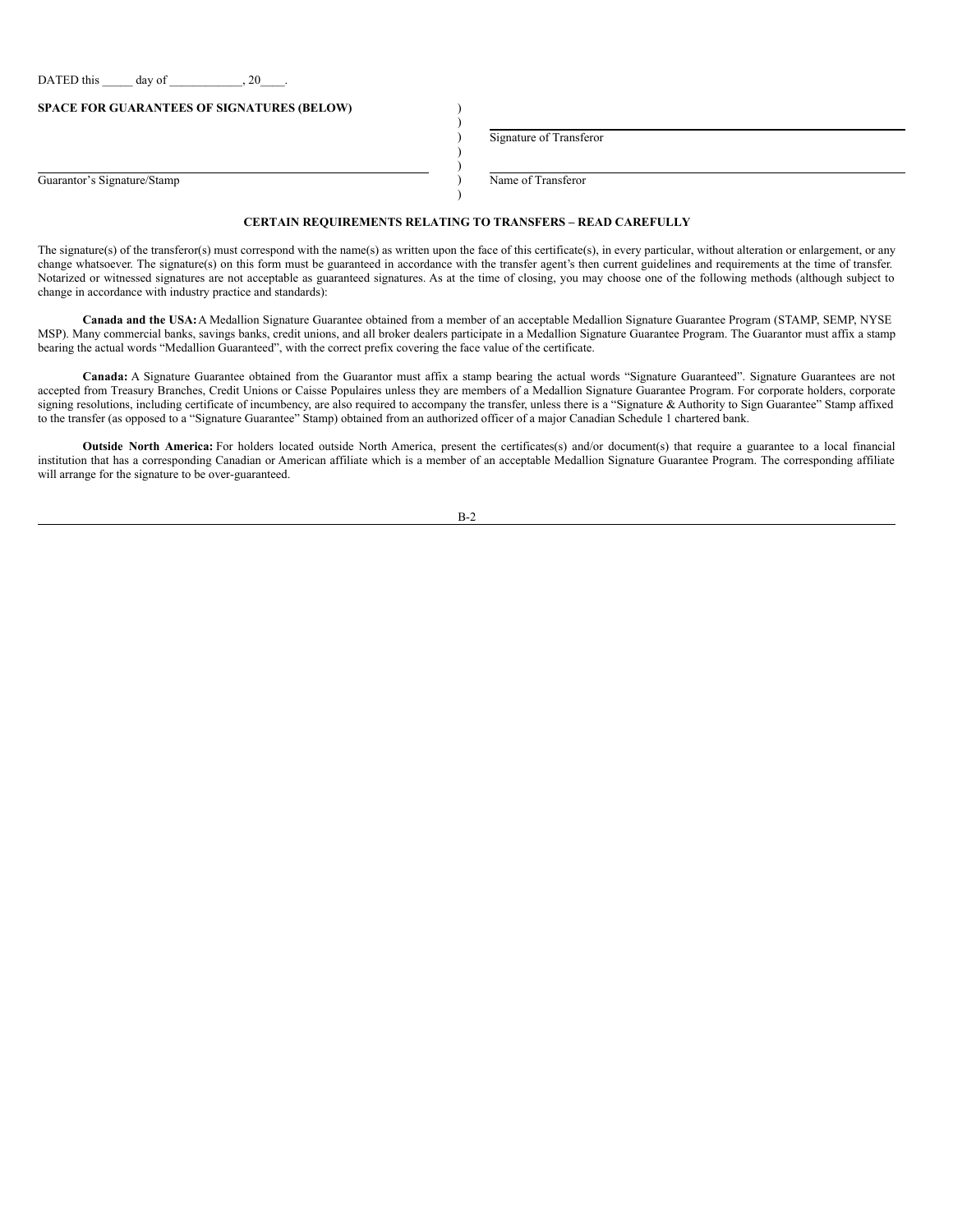#### **SCHEDULE C EXERCISE FORM**

**TO:** IMV Inc.

**AND TO:** Computershare Trust Company of Canada 1500 Robert-Bourassa Boulevard, 7<sup>th</sup> Floor Montreal, Quebec, H3A 3S8 Attention: Corporate Trust Officer Telecopy: (902) 420-2764

The undersigned holder of the Warrants evidenced by this Warrant Certificate hereby exercises the right to acquire \_\_\_\_\_\_\_\_\_\_\_\_ (A) Common Shares of IMV Inc.

Aggregate Exercise Price payable:

#### ((A) multiplied by \$2.304, subject to adjustment)

The undersigned hereby exercises the right to be issued, and hereby subscribes for, Common Shares that are issuable pursuant to the exercise of such Warrants on the terms specified in such Warrant Certificate and in the Warrant Indenture.

The undersigned represents, warrants and certifies as follows (one (only) of the following must be checked):

- ¨ (A) It (i) is not in the United States (as defined in Regulation S ("**Regulation S**") under the United States Securities Act of 1933, as amended (the "**U.S.** Securities Act"); (ii) is not a U.S. Person as defined in Regulation S; (iii) is not exercising the Warrants on behalf of, or for the account or benefit of, a U.S. Person or a person in the United States; (iv) did not acquire the Warrants in the United States or on behalf of, or for the account or benefit of, a U.S. Person or a person in the United States; (v) did not receive an offer to exercise the Warrants in the United States; and (vi) did not execute or deliver this Exercise Form in the United States, and has, in all other respects, complied with the terms of Regulation S in connection herewith.; OR
- $\Box$  (B) It is the original purchaser from the Corporation of the Warrants being exercised and at the time of such acquisition was a U.S. Person or was in the United States (or was acting on behalf of, or for the account or benefit of, a U.S. Person or a person in the United States), and confirms, as of the date of hereof, each of the representations, warranties, certifications and agreements made by it in connection with its acquisition of such Warrants, including, without limitation, its status as an "accredited investor" within the meaning of Rule 501(a) of Regulation D under the U.S. Securities Act, as though such representations, warranties, certifications and agreements were made on the date hereof and in respect of the acquisition of the Common Shares issuable upon exercise of the Warrants being exercised.
- ¨ (C) An exemption from the registration requirements of the U.S. Securities Act and all applicable state securities laws is available for the exercise of the Warrants, and attached hereto is a written opinion of U.S. counsel or other evidence in form and substance reasonably satisfactory to the Corporation to that effect.

 $C-1$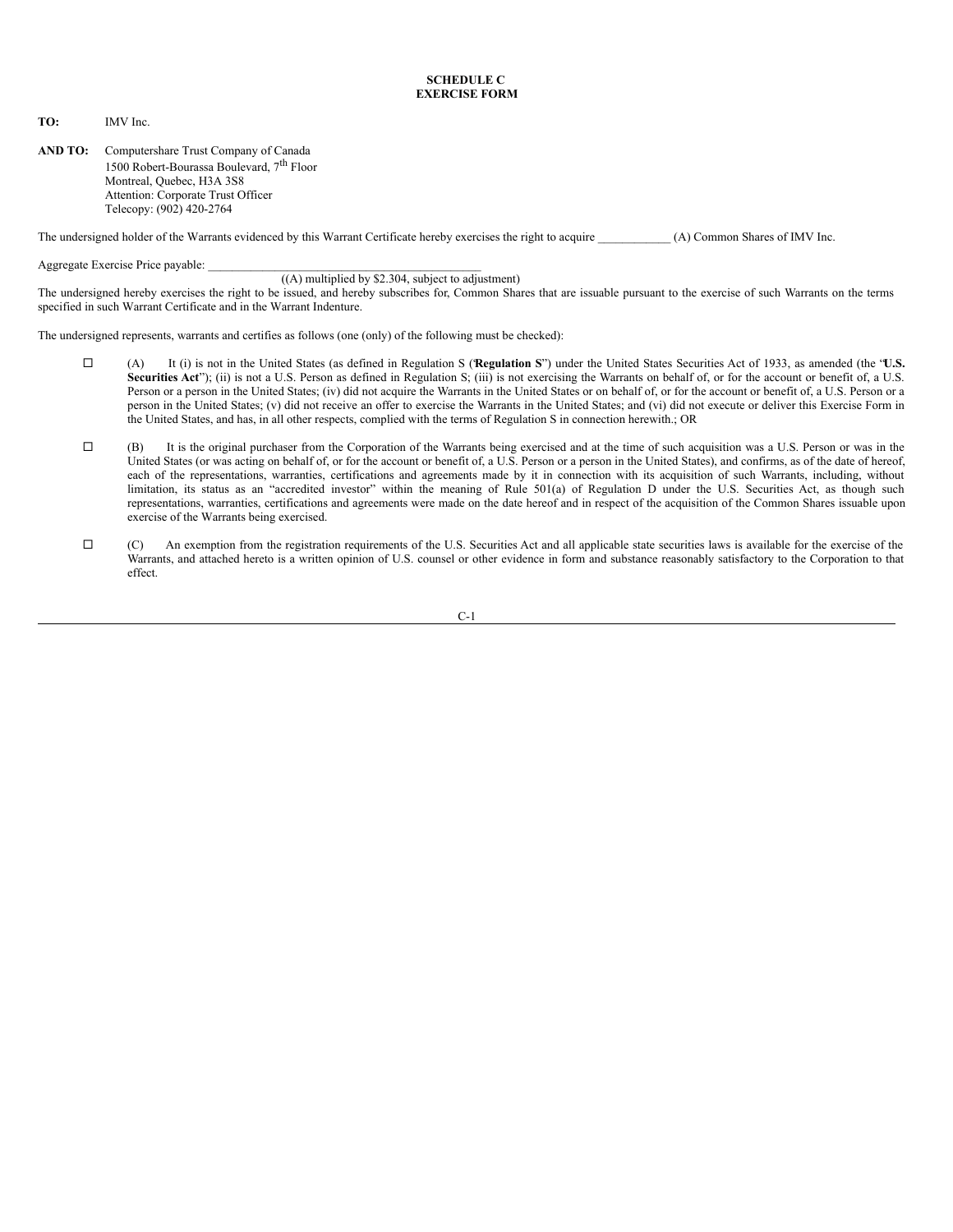Notes:

(1) Common Shares will not be registered or delivered to an address in the United States unless Box B or C above is checked and the applicable requirements have been satisfied. If Box B or C above is checked, the undersigned holder understands that the certificate representing the Common Shares will bear a legend restricting transfer without registration under the U.S. Securities Act and applicable state Securities Laws.

(2) If Box C above is checked, holders are encouraged to consult with the Corporation and the Warrant Agent in advance to determine that the legal opinion or other evidence tendered in connection with the exercise will be satisfactory in form and substance to the Corporation.

(3) It is understood that the Corporation and Computershare Trust Company of Canada may require evidence to verify any of the foregoing representation.

"United States" and "U.S. Person" are as defined in Rule 902 of Regulation S under the U.S. Securities Act.

The undersigned hereby acknowledges that the undersigned is aware that the Common Shares received on exercise may be subject to restrictions on resale under applicable securities legislation.

The undersigned hereby irrevocably directs that the said Common Shares be issued, registered and delivered as follows:

| Name(s) in Full | Address(es) | <b>Number of<br/>Common Shares</b> |  |  |
|-----------------|-------------|------------------------------------|--|--|
|                 |             |                                    |  |  |
|                 |             |                                    |  |  |

Please print full name in which certificates representing the Common Shares are to be issued. If any Common Shares are to be issued to a person or persons other than the registered holder, the registered holder must pay to the Warrant Agent all exigible transfer taxes or other government charges, if any, and the Form of Transfer must be duly executed.

| ×<br>I<br>۰. |  |
|--------------|--|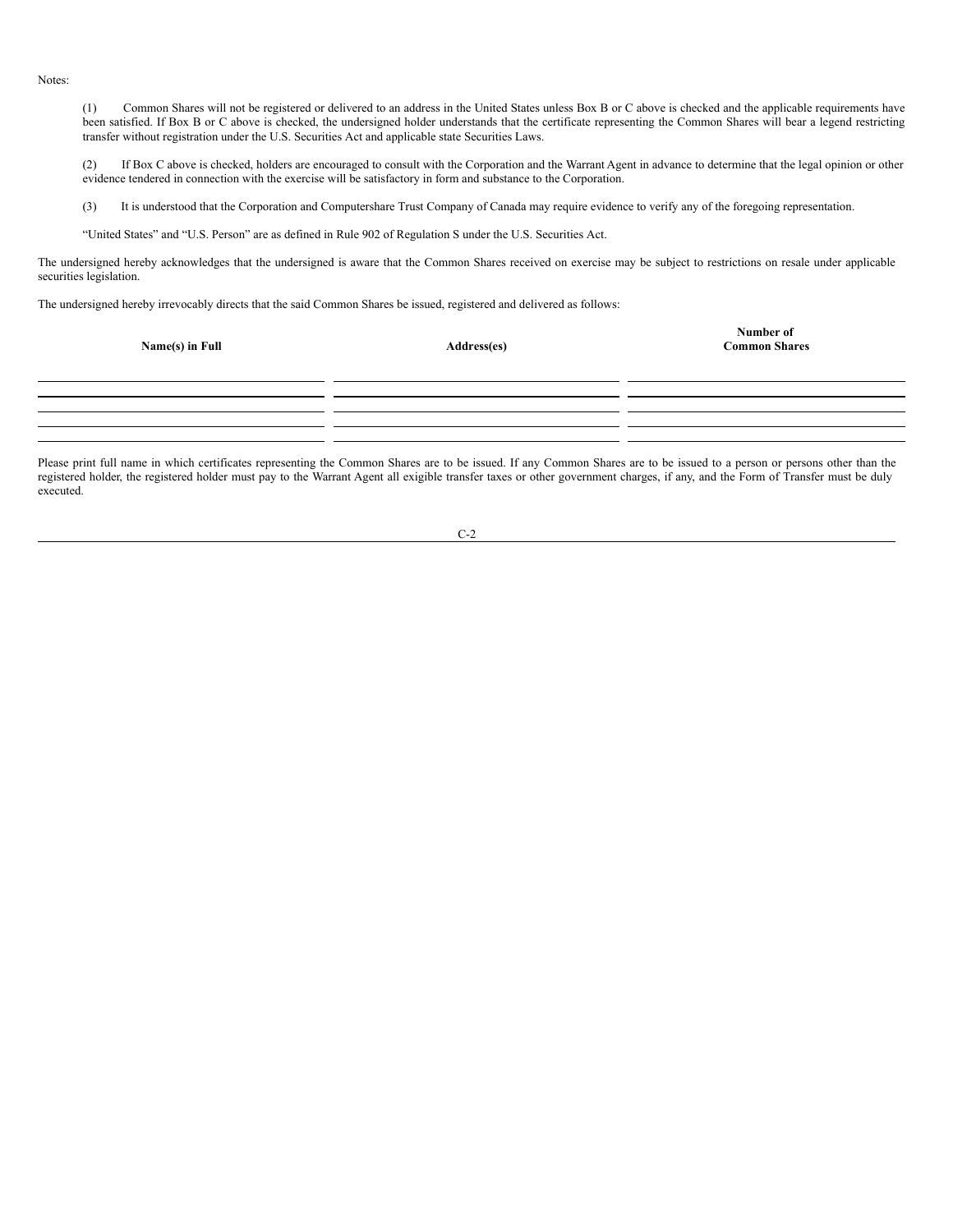Once completed and executed, this Exercise Form must be mailed or delivered to:

|         | Computershare Trust Company of Canada<br>1500 Robert-Bourassa Boulevard, 7 <sup>th</sup> Floor<br>Montreal, Quebec, H3A 3S8<br>Attention: Corporate Trust Officer<br>Telecopy: (902) 420-2764                                                                                                                                                                             |  |
|---------|---------------------------------------------------------------------------------------------------------------------------------------------------------------------------------------------------------------------------------------------------------------------------------------------------------------------------------------------------------------------------|--|
|         | <b>DATED</b> this<br>$, 20$ .<br>day of                                                                                                                                                                                                                                                                                                                                   |  |
| Witness | (Signature of Warrantholder, to be the same as<br>appears on the face of this Warrant Certificate)                                                                                                                                                                                                                                                                        |  |
|         | Name of Registered Warrantholder                                                                                                                                                                                                                                                                                                                                          |  |
| □       | Please check if the certificates representing the Common Shares are to be delivered at the office where this Warrant Certificate is surrendered, failing which such<br>certificates will be mailed to the address set out above. Certificates will be delivered or mailed as soon as practicable after the surrender of this Warrant Certificate to the<br>Warrant Agent. |  |

C-3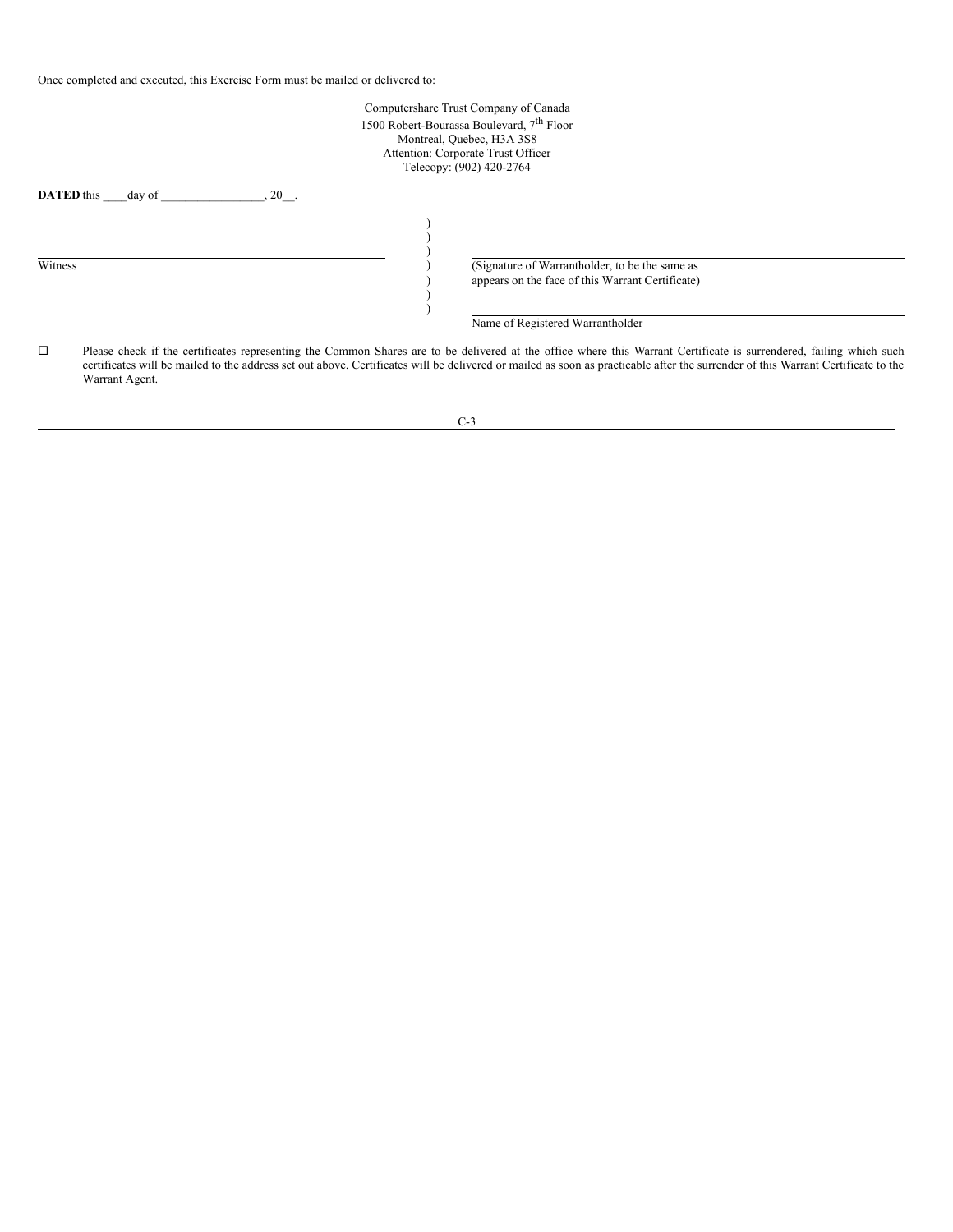#### **SCHEDULE D FORM OF DECLARATION FOR REMOVAL OF LEGEND**

TO: Computershare Trust Company of Canada Computershare Investor Services Inc.

as registrar and transfer agent for the Warrants and Common Shares issuable upon exercise of the Warrants of IMV Inc.

The undersigned (a) acknowledges that the sale of **The sale of the Supersented by certificate** and the sale of the total warrants of IMV Inc. (the **'Corporation**") to which this declaration relates, represented by certific number 2011 and intervention on Rule 904 of Regulation S ("**Regulation S**") promulgated under the United States Securities Act of 1933, as amended (the "1933 Act") and (b) certifies that (1) the undersigned is not an affiliate of the Corporation as that term is defined in the 1933 Act, (2) the offer of such securities was not made to a person in the United States and either (A) at the time the buy order was originated, the buyer was outside the United States, or the seller and any person acting on its behalf reasonably believed that the buyer was outside the United States, or (B) the transaction was executed in, on or through the facilities of The Toronto Stock Exchange or any other "designated offshore securities market" as defined in Rule 902 of Regulation S promulgated under the 1933 Act and neither the seller nor any person acting on its behalf knows that the transaction has been prearranged with a buyer in the United States, (3) neither the seller nor any affiliate of the seller nor any person acting on any of their behalf has engaged or will engage in any directed selling efforts in the United States in connection with the offer and sale of such securities, (4) the sale is bona fide and not for the purpose of "washing off" the resale restrictions imposed because the securities are "restricted securities" (as such term is defined in Rule 144(a)(3) under the 1933 Act), (5) the seller does not intend to replace the securities sold in reliance on Rule 904 of Regulation S promulgated under the 1933 Act with fungible unrestricted securities and (6) the contemplated sale is not a transaction, or part of a series of transactions which, although in technical compliance with Regulation S, is part of a plan or scheme to evade the registration provisions of the 1933 Act. Terms used herein have the meanings given to them by Regulation S.

**DATED** this day of , 20.

(Name of Seller)

By:

Name: Title:

D-1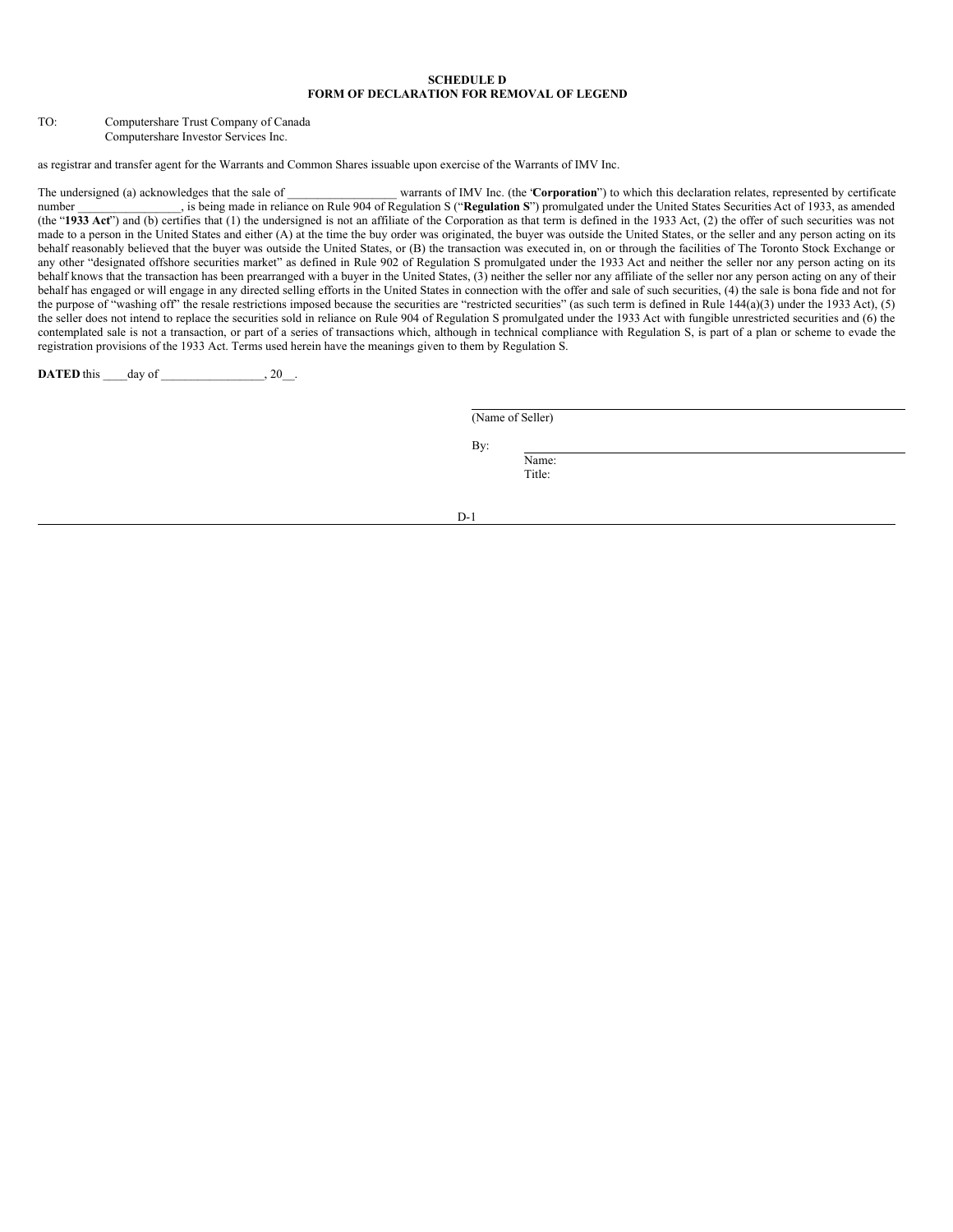Media Release

<span id="page-19-0"></span>

### **FOR IMMEDIATE RELEASE**

#### **IMV (Formerly Immunovaccine Inc.) to Present at the National Bank Financial Quebec Conference in Toronto**

**Halifax, Nova Scotia; May 25, 2018 –**IMV Inc. (TSX: IMV; OTCQX: IMMVF), a clinical stage immuno-oncology company, today announced that IMV Chief Executive Officer Frederic Ors will present a corporate update at the National Bank Financial 8th Annual Quebec Conference.

Mr. Ors' presentation will occur Wednesday, May 30, 2018 at 2:00 p.m. ET in the Museum Room in the Shangri-La Hotel in Toronto. A copy of the presentation will be available on IMV's website: www.imv-inc.com

National Bank Financial Markets hosts a series of conferences and events each year to bring together business leaders, decision-makers and subject-matter experts to explore strategies, trends and opportunities.

#### **About IMV**

IMV Inc. is a clinical stage biopharmaceutical company dedicated to making immunotherapy more effective, more broadly applicable, and more widely available to people facing cancer and other serious diseases. IMV is pioneering a new class of immunotherapies based on the Company's proprietary drug delivery platform. This patented technology leverages a novel mechanism of action that enables the reprogramming of immune cells *in vivo,* which are aimed at generating powerful new synthetic therapeutic capabilities. IMV's lead candidate, DPX-Survivac, is a T cell activating immunotherapy that combines the utility of the platform with a target: survivin. IMV is currently conducting three Phase 2 studies with Incyte and Merck assessing DPX-Survivac as a combination therapy in ovarian cancer and diffuse large B-cell lymphoma. Connect at www.imv-inc.com.

#### **IMV Forward-Looking Statements**

This press release contains forward-looking information under applicable securities law. All information that addresses activities or developments that we expect to occur in the future is forward-looking information. Forward-looking statements are based on the estimates and opinions of management on the date the statements are made. However, they should not be regarded as a representation that any of the plans will be achieved. Actual results may differ materially from those set forth in this press release due to risks affecting the Corporation, including access to capital, the successful completion of clinical trials and receipt of all regulatory approvals. IMV Inc. assumes no responsibility to *update forward-looking statements in this press release except as required by law.*

###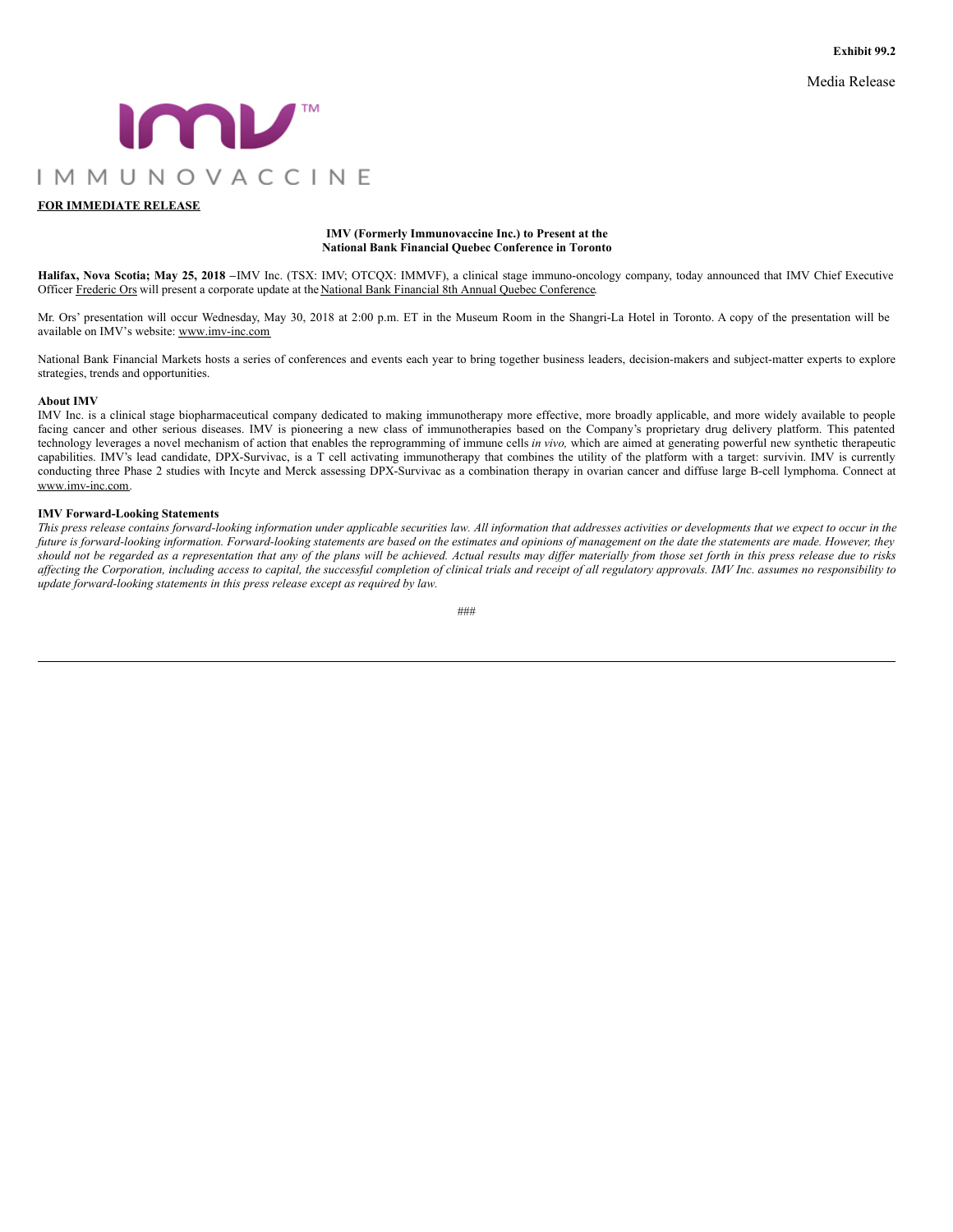# **Contacts for Immunovaccine:**

**MEDIA Mike Beyer, Sam Brown Inc.** T: (312) 961-2502 E: mikebeyer@sambrown.com

**INVESTOR RELATIONS Pierre Labbé, Chief Financial Officer** T: (902) 492-1819 E: info@imv-inc.com

**Patti Bank, Managing Director, Westwicke Partners** O:  $(415) 513 - 1284$ T: (415) 515-4572 E: patti.bank@westwicke.com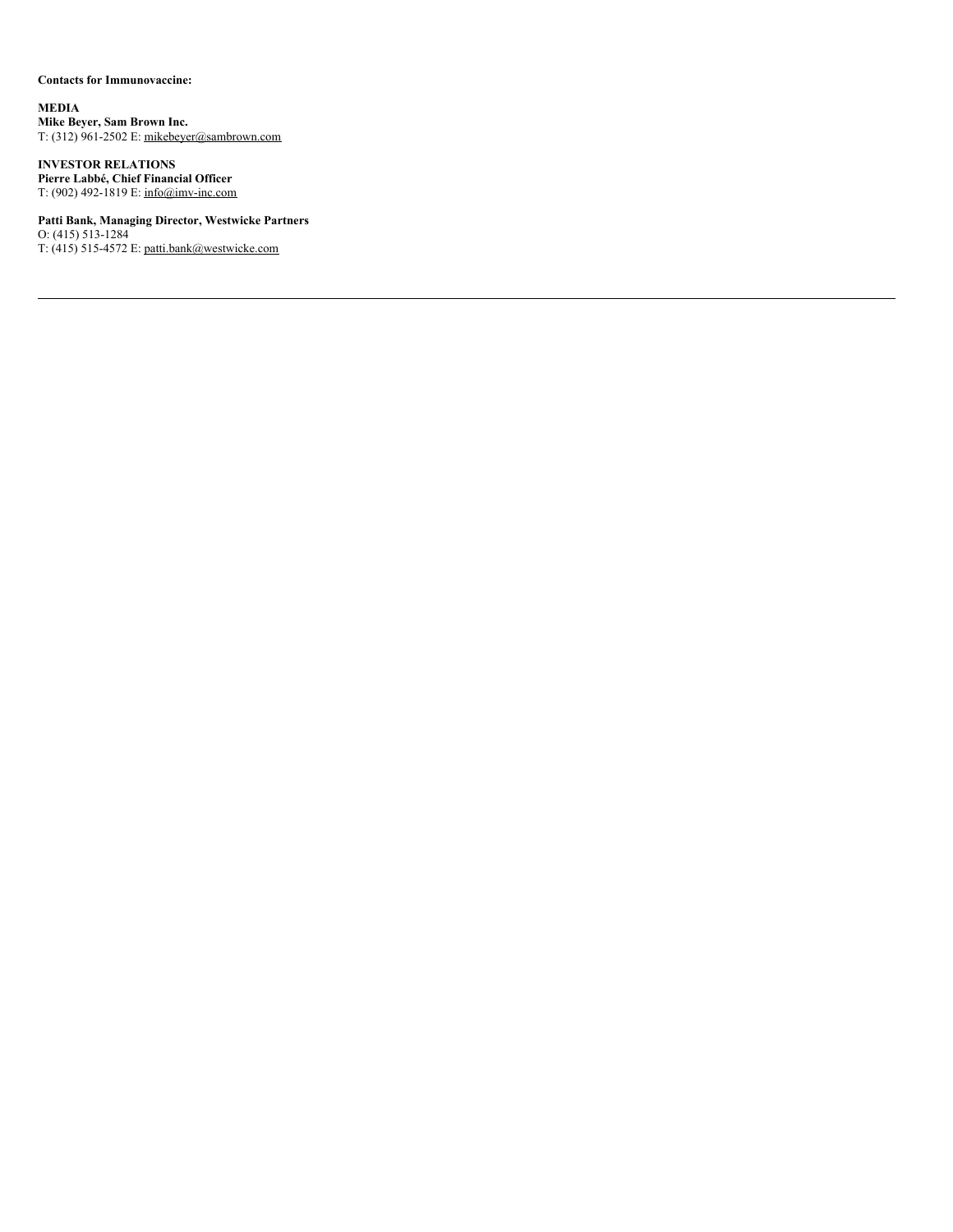Media Release

<span id="page-21-0"></span>

#### **IMV Leadership to Participate in Upcoming Investor and Business Development Conferences**

**Halifax, Nova Scotia; May 30, 2018 –**IMV Inc. (TSX: IMV; OTCQX: IMMVF), a clinical stage immuno-oncology company, today announced details on upcoming industry presentations that the company's leadership will be making at the 4th Annual Immuno-Oncology BD&L and Investment (IOBDLI) Forum and the International Cancer Cluster Showcase (ICCS).

Chief Executive Officer Frederic Ors will join in the IOBDLI Forum, which is taking place on June 1, 2018, at the Waldorf Astoria Hotel in Chicago. Mr. Ors will present a corporate update, and participate in a panel discussion on recent industry innovations in targeted cancer immunotherapies.

In addition, Joseph Sullivan, IMV's Senior Vice President of Business Development, will present an update on the Company's progress and corporate strategy at the ICCS on June 4, 2018, during the 2018 BIO International Convention, taking place at the Boston Convention Center.

Details for Mr. Ors' IOBDLI events are as follows:

Plenary Session Panel Discussion

- Title: Cancer Vaccines and Neo Antigens Evaluating Latest Progress Panel
- Date: June 1, 2018
- · Time: 11:20 a.m. 12:00 p.m. CT
- Location: Waldorf Astoria Hotel

IMV Corporate Presentation:

- Date: June 1, 2018
- · Time: 3:20 p.m. 3:40 p.m. CT
- Presentation Track D
- · Location: Waldorf Astoria Hotel, Sinclair Ballroom

Details for Mr. Sullivan's ICCS presentation include: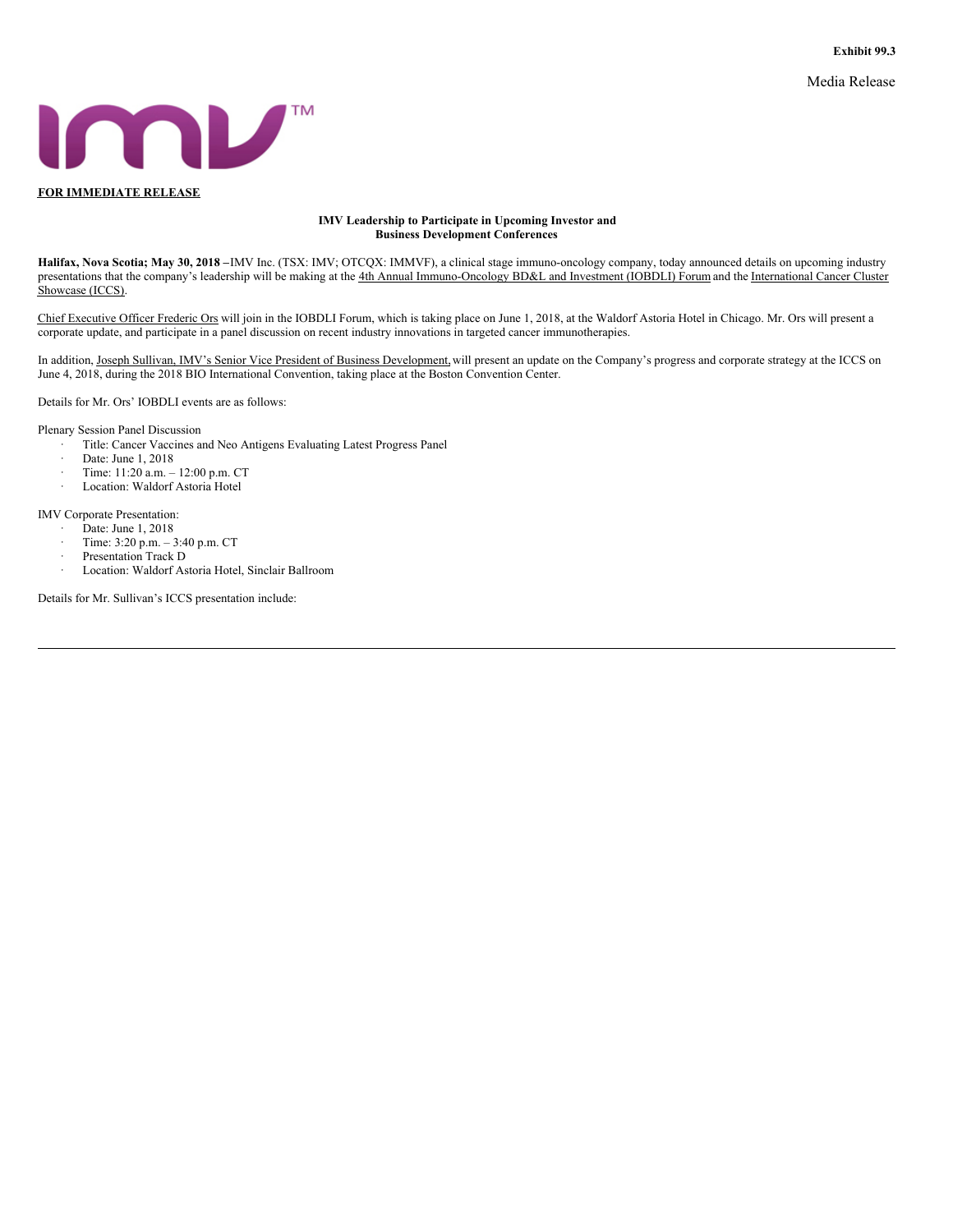- · Date: June 4, 2018
- · Time: 12:30 p.m. ET
- Location: Boston Convention Center, Level 2, Rooms 256 and 258A

#### **About the Conferences**

#### *Immuno-Oncology BD&L and Investment (IOBDLI) Forum*

Taking place on the first day of ASCO, the 4th Annual Immuno-Oncology BD&L and Investment Forum is designed to bring together thought leaders from cancer research institutes, patient advocacy groups, pharma and biotech to facilitate partnering, funding and investment. Conference organizers expect approximately 200 delegates and over 20 presentations by listed and private biotechnology companies seeking licensing and investment.

#### *International Cancer Cluster Showcase (ICCS) 2018*

The 7th International Cancer Cluster Showcase, taking place during the annual BIO International Convention in Boston, features 200+ representatives of the international oncology community. Participants from leading North American and European biotech companies present innovations and latest R&D activities in compact four minute presentations.

#### **About IMV**

IMV Inc., formerly Immunovaccine Inc., is a clinical stage biopharmaceutical company dedicated to making immunotherapy more effective, more broadly applicable, and more widely available to people facing cancer and other serious diseases. IMV is pioneering a new class of immunotherapies based on the Company's proprietary drug delivery platform. This patented technology leverages a novel mechanism of action that enables the programming of immune cells *in vivo,* which are aimed at generating powerful new synthetic therapeutic capabilities. IMV's lead candidate, DPX-Survivac, is a T cell activating immunotherapy that combines the utility of the platform with a target: survivin. IMV is currently conducting three clinical studies with Incyte and Merck assessing DPX-Survivac as a combination therapy in ovarian cancer and diffuse large B-cell lymphoma. Connect at www.imv-inc.com.

###

**Contacts for IMV:**

**MEDIA Mike Beyer, Sam Brown Inc.** T: (312) 961-2502 E: mikebeyer@sambrown.com

**INVESTOR RELATIONS Pierre Labbé, Chief Financial Officer** T: (902) 492-1819 E: info@imv-inc.com

**Patti Bank, Managing Director, Westwicke Partners** O: (415) 513-1284 T: (415) 515-4572 E: patti.bank@westwicke.com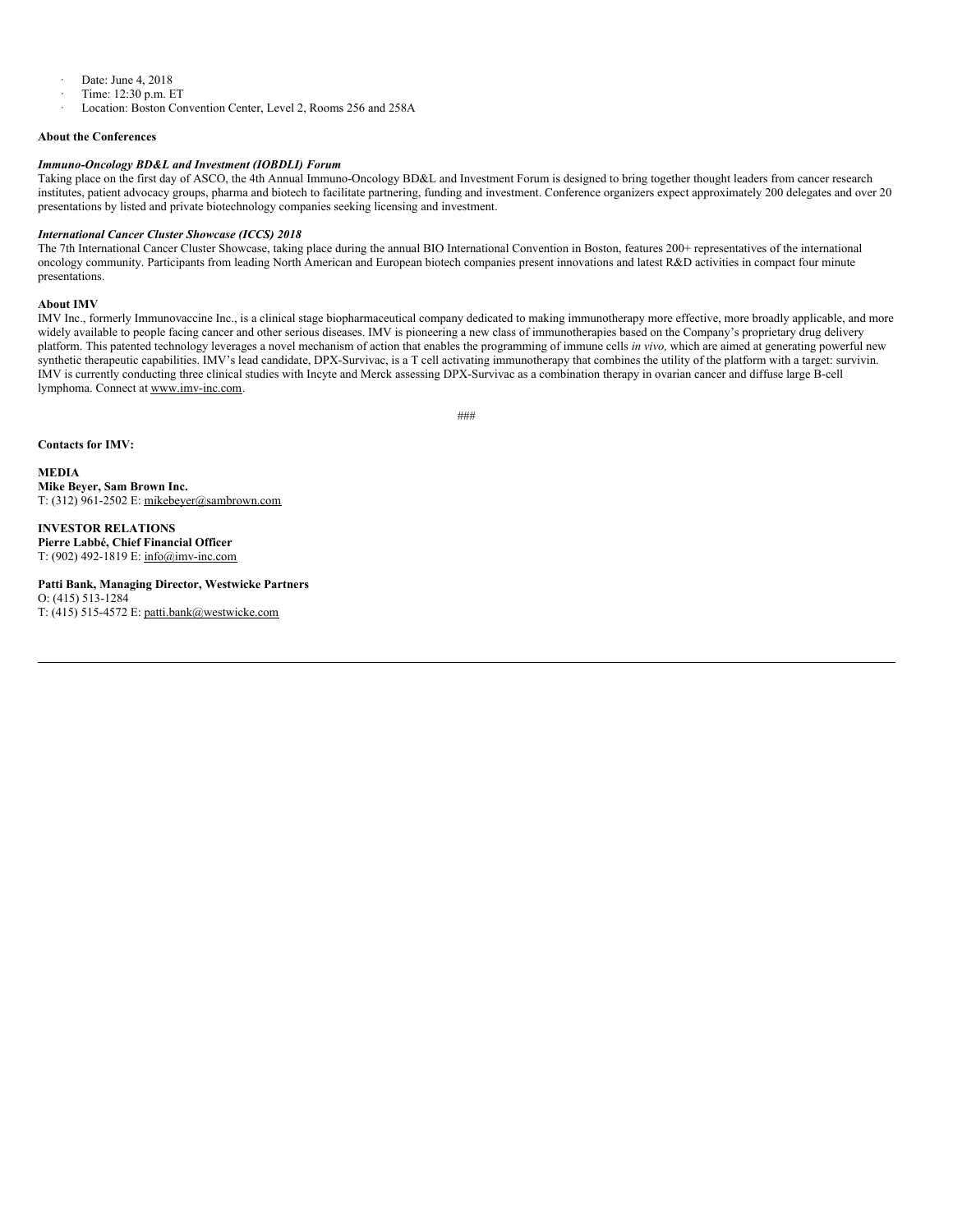Media Release



#### <span id="page-23-0"></span>*FOR IMMEDIATE RELEASE*

#### **NASDAQ APPROVES LISTING OF IMV INC. COMMON SHARES**

**Halifax, Nova Scotia; May 31, 2018 –** IMV Inc. ("IMV" or the "Corporation") (TSX: IMV; OTCQX: IMMVD), a clinical stage immunotherapy company, today announced that its common shares have been approved for listing on the Nasdaq Capital Market under the symbol "IMV." Trading will commence as early as Friday, June 1, 2018. The Corporation will retain its listing on the Toronto Stock Exchange under the symbol "IMV" and the company's common shares will continue to trade on the OTCQX under the symbol "IMMVD" until trading on the Nasdaq commences.

Frederic Ors, IMV Chief Executive Officer, commented, "On the heels of recent progress we have made in positioning and validating IMV's unique value proposition in immuno-oncology, listing on Nasdaq affords us the opportunity to attract more institutional investors, broaden our shareholder base, and improve liquidity. We celebrate this milestone and look forward to continuing our track record of clinical progress and corporate advancement."

#### **About IMV**

IMV Inc. is a clinical stage biopharmaceutical company dedicated to making immunotherapy more effective, more broadly applicable, and more widely available to people facing cancer and other serious diseases. IMV is pioneering a new class of immunotherapies based on the Company's proprietary drug delivery platform. This patented technology leverages a novel mechanism of action that enables the reprogramming of immune cells *in vivo,* which are aimed at generating powerful new synthetic therapeutic capabilities. IMV's lead candidate, DPX-Survivac, is a T cell activating immunotherapy that combines the utility of the platform with a target: survivin. IMV is currently conducting three Phase 2 studies with Incyte and Merck assessing DPX-Survivac as a combination therapy in ovarian cancer and diffuse large B-cell lymphoma. Connect at www.imv-inc.com.

#### **IMV Forward-Looking Statements**

This press release contains forward-looking information under applicable Canadian and U.S. securities law. All information that addresses activities or developments that we expect to occur in the future is forward-looking information. Although the Corporation believes the forward-looking statements in this press release are reasonable, it can give no assurance that the expectations and assumptions in such statements will prove to be correct. The Corporation cautions investors that any forward-looking statements by the Corporation are not guarantees of future results or performance, and that actual results may differ materially from those in forward-looking statements as a result of various factors, including, but not limited to, the matters discussed under "Risk Factors and Uncertainties" in IMV's Annual Information Form filed on March 20, 2018. IMV Inc. *assumes no responsibility to update forward-looking statements in this press release except as required by law.*

*###*